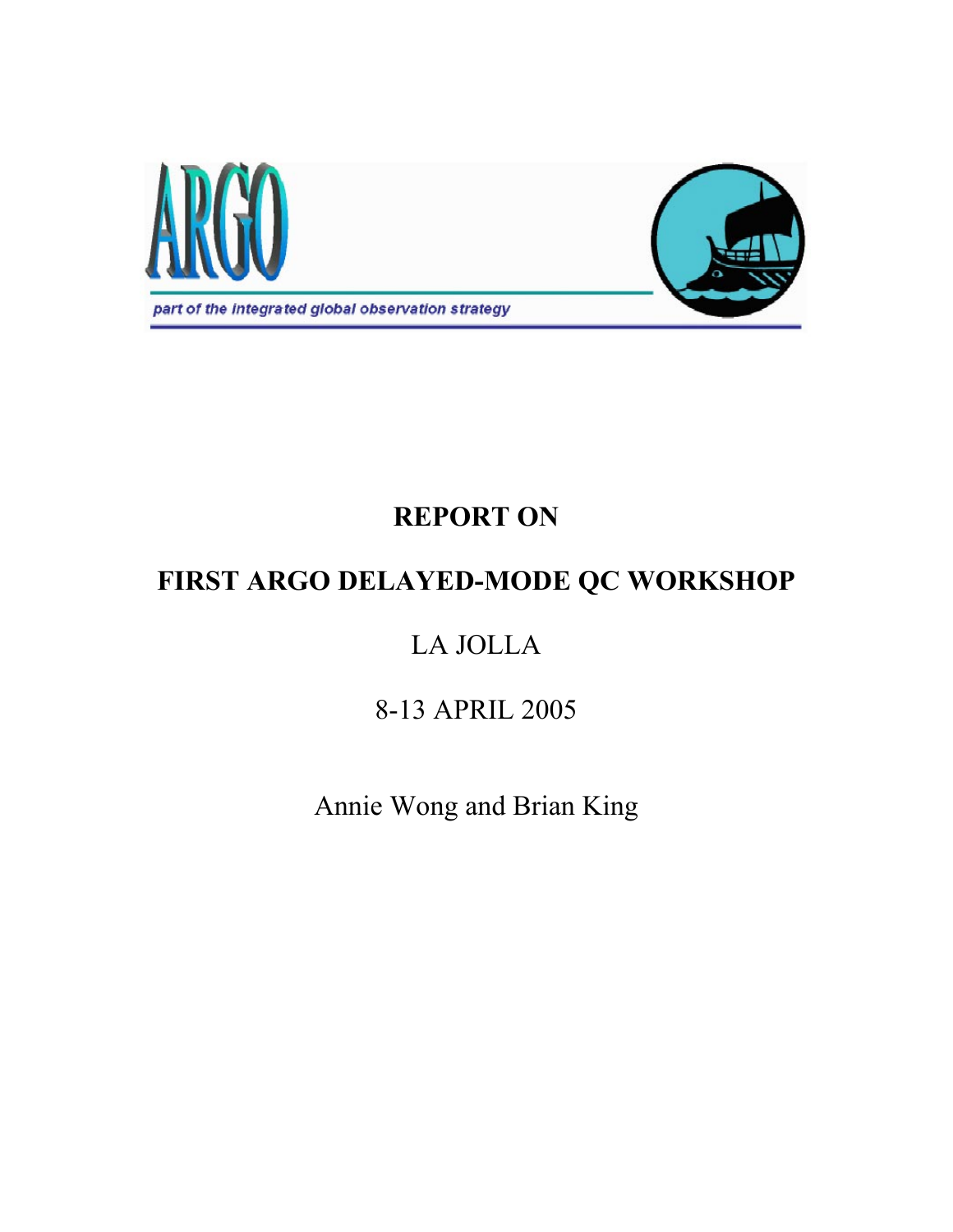# **TABLE OF CONTENTS**

| 1.                                                                               |                                                               |  |
|----------------------------------------------------------------------------------|---------------------------------------------------------------|--|
| 2.                                                                               |                                                               |  |
| 3.                                                                               |                                                               |  |
| 4.                                                                               |                                                               |  |
| 5.                                                                               |                                                               |  |
| 6.                                                                               |                                                               |  |
| 7.                                                                               |                                                               |  |
| 8.                                                                               |                                                               |  |
| 9.                                                                               |                                                               |  |
|                                                                                  |                                                               |  |
|                                                                                  |                                                               |  |
|                                                                                  |                                                               |  |
|                                                                                  |                                                               |  |
|                                                                                  |                                                               |  |
|                                                                                  |                                                               |  |
|                                                                                  |                                                               |  |
|                                                                                  | 17. Non-generic behaviour of proposed salinity adjustment  14 |  |
|                                                                                  |                                                               |  |
|                                                                                  |                                                               |  |
|                                                                                  |                                                               |  |
|                                                                                  |                                                               |  |
|                                                                                  |                                                               |  |
| Annex 2 - Agenda for Phase-I, First Argo DMQC Workshop, Friday 8 - Saturday      |                                                               |  |
|                                                                                  |                                                               |  |
| Annex 3 - Agenda for Phase-II, First Argo DMQC Workshop, Monday 11 -             |                                                               |  |
| Wednesday 13 April 2005, Scripps Institute of Oceanography, T-29  21             |                                                               |  |
|                                                                                  |                                                               |  |
|                                                                                  |                                                               |  |
| Annex 6 – Revised summary flowchart for salinity drift and offset qc procedures, |                                                               |  |
|                                                                                  |                                                               |  |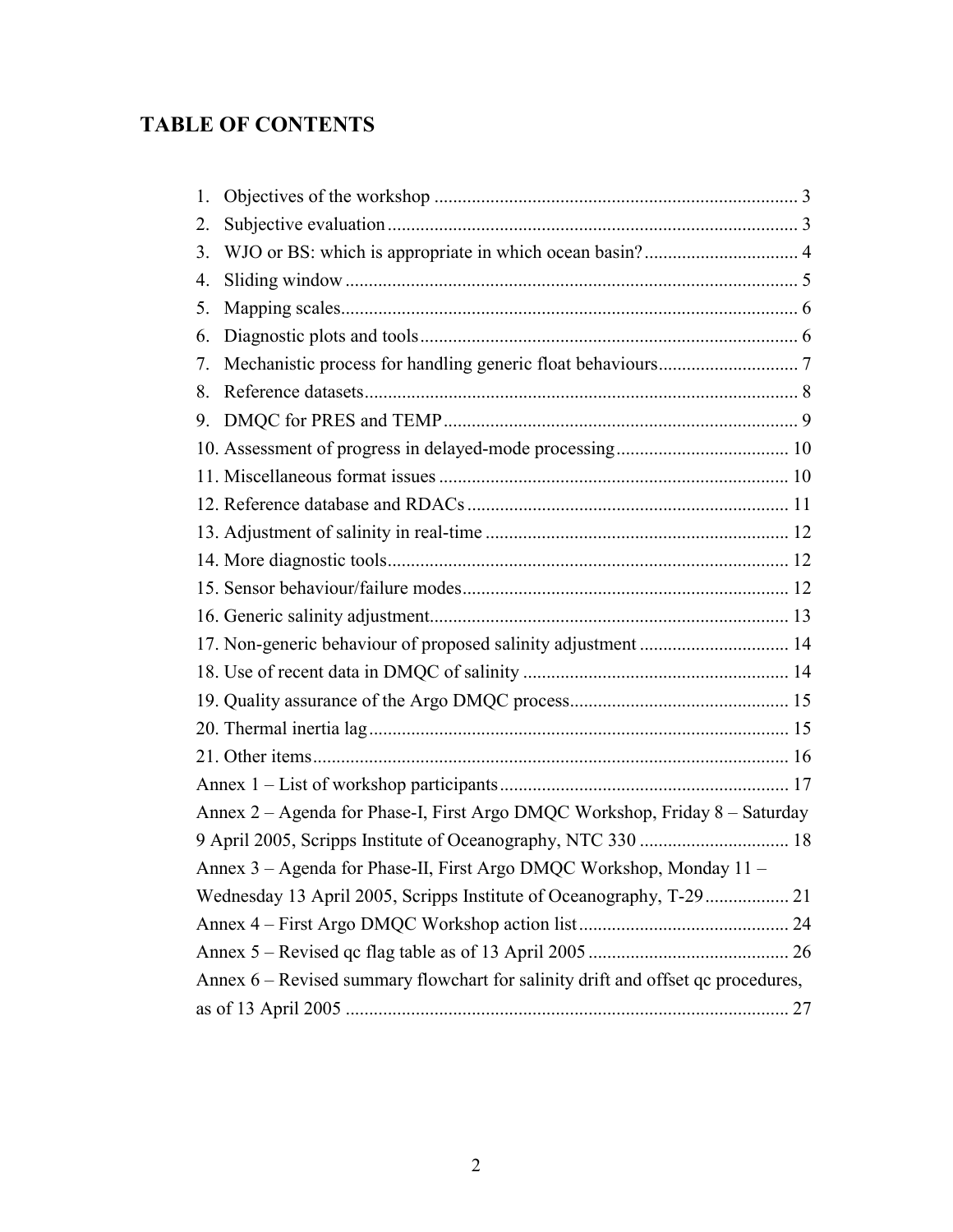# <span id="page-2-0"></span>**INTRODUCTION**

# **1. Objectives of the workshop**

The First Argo Delayed-Mode QC Workshop was hosted by Scripps Institute of Oceanography at La Jolla. Co-chairs B. King and A. Wong welcomed the participants to La Jolla. The co-chairs reiterated the objective of the workshop as to standardize all aspects of the delayed-mode qc process. The workshop was divided into Phase I and II. Phase I discussions concentrated on mechanistic implementation of standard salinity qc softwares and other procedurial issues. Phase II discussed in details the scientific rationale behind float salinity adjustments and related issues. Although the majority of the workshop was devoted to issues relating to salinity, delayed-mode qc procedures on pressure and temperature were also discussed. Finally, a realistic assessment was made as to the timely dissemination of Argo delayed-mode data.

This report is a summary of the discussions conducted and decisions reached at the workshop. Topics are arranged into Phase I and II, in order of discussion.

# **PHASE I (8-9 April 2005)**

# **2. Subjective evaluation**

The purpose of this item was to review the need to conduct subjective evaluation of the three major parameters measured by Argo: PRES, TEMP, and PSAL. It has been observed that very often erroneous data points cannot be detected by the real-time tests, or good data points are flagged wrongly by the real-time tests. These ought to be rectified in delayed-mode and is done by visual inspection of vertical profiles. Coriolis presented a scheme of using residuals from objective maps to alert the delayed-mode operator to possible erroneous data points. In future, it may be possible to make such information available to all DACs. However, subjective assessment of the residuals is still needed.

All delayed-mode operators therefore agreed that the first step in the delayed-mode qc process was to undertake visual/subjective assessment of TEMP versus PRES, PSAL versus PRES, PSAL versus TEMP, and PSAL versus density. It was recommended that this assessment be done in relation to measurements from the same float, as well as in relation to nearby floats and historical data. The assessment will aim to identify: (a) erroneous data points that cannot be detected by the real-time tests, and (b) vertical profiles that have the wrong shape.

Bad data points identified by visual inspection from delayed-mode operators are recorded with PARAM\_ADJUSTED\_QC = '4'.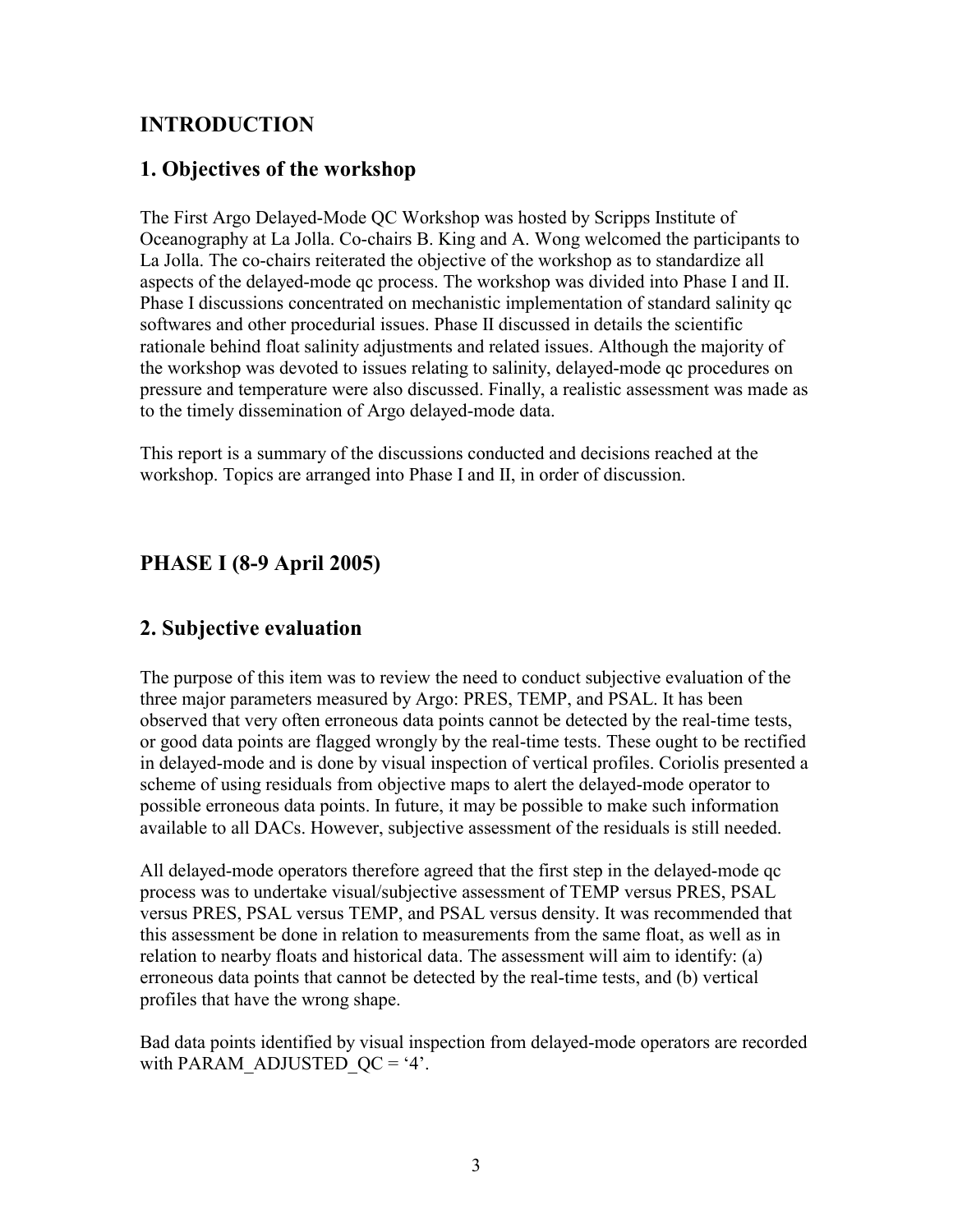<span id="page-3-0"></span>The real-time density inversion test was then discussed. This test needs to be improved because it sometimes selects the wrong data points when vertical gradients are weak (e.g. the mixed layer). All delayed-mode operators are encouraged to pay special attention in their visual evaluation where density inversions take place. S. Pouliquen emphasized the need for similar experience gained from the delayed-mode operation to be reported back to the real-time groups for improving the real-time qc. Some delayed-mode operators echoed the need to know the specific real-time tests that have failed or passed. As an aside, it was noted that some multi-profile files have been arranged in alphabetical order and so not necessarily in sequential order.

ACTION 1: B. King and A. Wong to ask the ADMT (i) to improve the real-time density inversion test, with input from interested scientists; (ii) to instruct DACs to include information about the real-time qc test failures in the HISTORY section of the netCDF files; and (iii) to instruct DACs to arrange the multi-profile files in sequential manner according to cycle number.

## **3. WJO or BS: which is appropriate in which ocean basin?**

Discussions were held regarding the differences between the two softwares for salinity adjustment: WJO (Wong, Johnson, Owens, 2003) and BS (Bohme, Send, 2005). WJO estimates background salinity on a set of *fixed* theta levels, taking into account spatial and temporal scales, from a reference database that has been pre-interpolated. BS estimates background salinity on a set of *selected* depth levels, taking into account spatial and temporal scales, as well as a potential vorticity scale, from a reference database that contains the raw profiles without pre-interpolation. J. Gilson commented that in the open Pacific, the two softwares produced the same results. Z. Liu also showed an example in the western North Pacific that confirmed the identical results from the two softwares in that region.

It was agreed that for the subpolar North Atlantic, BS should be used for its better handling of topography, weak vertical stratification, and multiple water masses on common isotherms. Both WJO and BS will work in the Southern Ocean if there is sufficient historical data, but data sparsity is a problem. Either method can be used elsewhere.

The inconvenience and inefficiency for delayed-mode operators to use two sets of softwares for salinity adjustment was voiced. U. Send urged that all delayed-mode operators used the same software for the purpose of achieving a common qc standard. It was agreed that some effort will occur in US Argo to move towards a unified software.

ACTION 2: B. Owens and A. Wong to work on a unified software that combines the good features from both WJO and BS.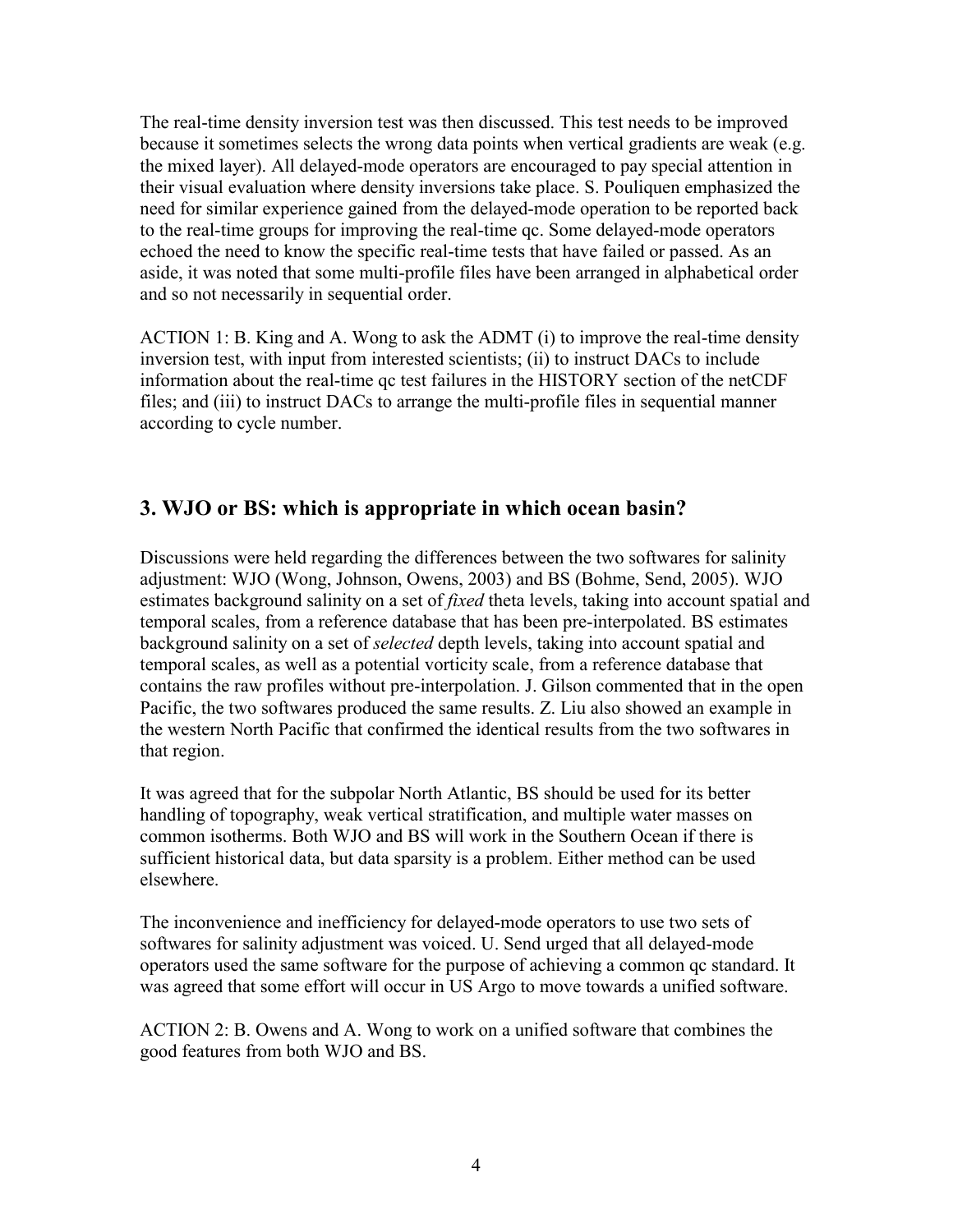# <span id="page-4-0"></span>**4. Sliding window**

Coriolis presented a report on their delayed-mode salinity adjustment experience. It is suggested that when sensor drift occurs in a float series, that the series should be split so that the sensor drift segment does not contaminate the stable segment. Within each separate float series segments, an appropriate length for the sliding window should then be determined. D. Roemmich cautioned against the use of a short window, because the resulting adjustment will be subjected to effects of short-term natural variability. It was therefore confirmed that a long  $(+/- 6$  months minimum) window should be used wherever possible. Short windows (e.g.  $+/-1$  profile) are to be used only when absolutely necessary.

Questions were then raised as to how to divide a float series into discrete segments. U. Send pointed out that manual division of float segments by delayed-mode operators is a subjective process, and it would be desirable to eliminate as much subjectivity as possible. B. Owens volunteered to contribute an objective method for dividing float series into discrete segments.

It was then agreed that *in the absence of expert intervention*, that the default sliding window remains  $+/-$  6 months. The default sliding window of  $+/-$  6 months implies a natural delay in the production of D files. The delayed-mode operator can leave a longer delay in publishing D files for difficult floats where the behaviour is not easy to categorize. The delay may be shorter than 6 months if the float is very well behaved.

In cases where the delayed-mode operator has the capacity to produce intermediate files, he/she may choose to apply corrections and record them in PSAL\_ADJUSTED right up to the most recently-available profile, and submit recent profiles as an R file with DATA MODE =  $'R$ .

It was also noted that the length of the sliding window, together with other adjustment parameters, should be recorded in the netCDF files. A. Wong mentioned that there was a parameter called SCIENTIFIC\_CALIB\_COMMENT in the Argo netCDF files, that was a character string 256 in length, that could be used to record such information. However, this is a multi-dimensional parameter, so care should be taken when writing into this parameter.

ACTION 3: B. Owens to explore objective methods for dividing float series into discrete segments and to make code available.

ACTION 4: A. Wong to prepare code to record details of sliding window and other computational parameters (e.g. mapping scales) into SCIENTIFIC\_CALIB\_COMMENT.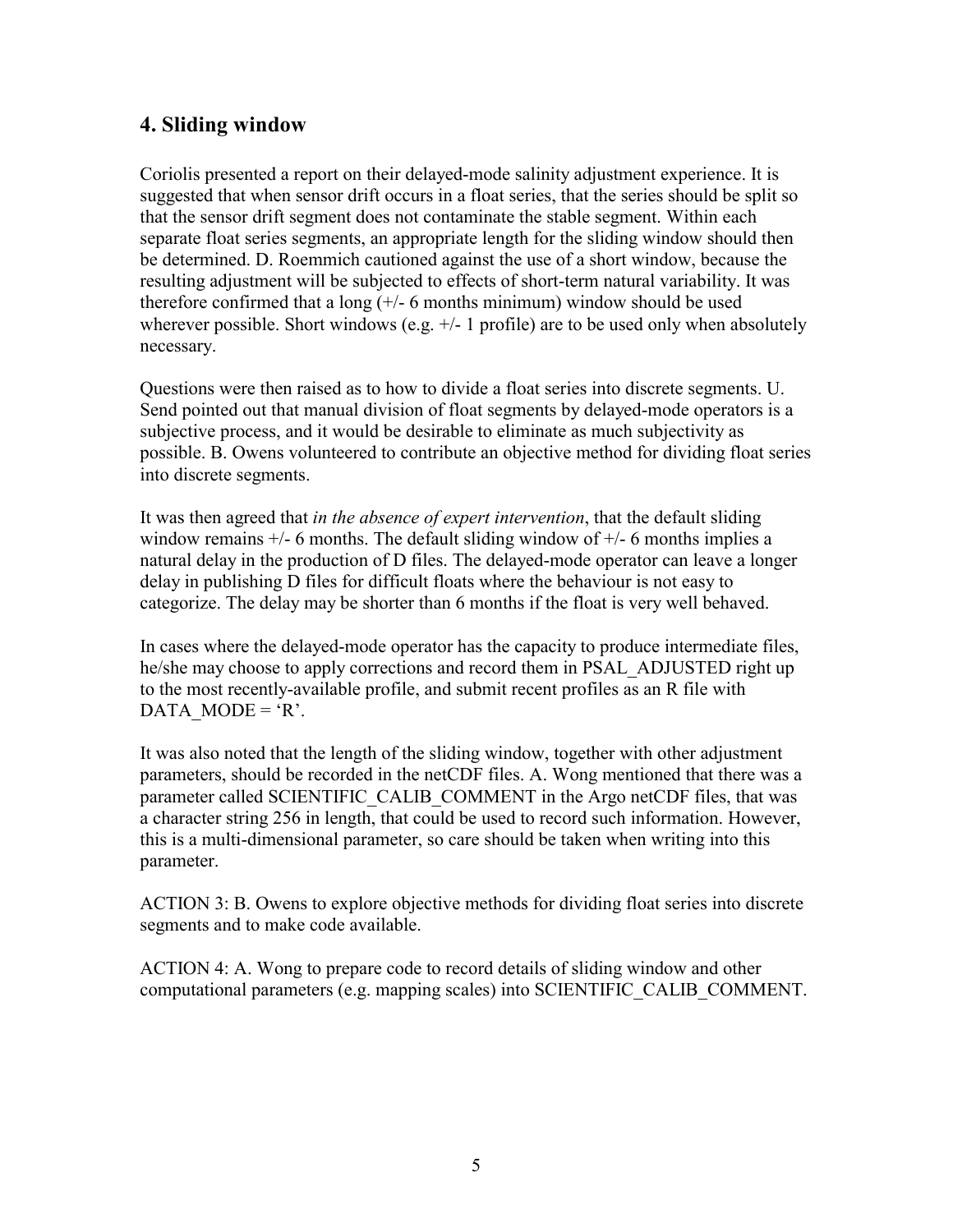# <span id="page-5-0"></span>**5. Mapping scales**

A. Wong presented some experimental results of using different spatial decorrelation scales in the objective estimation of climatological salinity. In the *open* low- and midlatitude basins, at the tightest part of the  $\theta$ -S curve, the values of objective mapping estimates are not sensitive to the choice of mapping scales, but the error bars are. So far the group experience has been that the default spatial scales of 8/4 and 4/2 do not seem to produce blatantly wrong error bars.

It was therefore agreed to continue to use the current default spatial scales of 8/4, 4/2 in *the open ocean*, until such time as scientifically-derived evidence is produced that other scales should be used instead. Special regions such as the subpolar North Atlantic and the Arabian Sea will require regional experts to determine a suitable set of spatial decorrelation scales.

U. Send remarked that the present use of the CFC-based time scales as the default temporal decorrelation scales was less than ideal in many regions, such as the subpolar North Atlantic. However, there is no alternative proposal on offer at present, except for the mooring-based estimates developed by BS in the subpolar North Atlantic. It was therefore agreed to continue to use the present CFC-based time scale as the default, until a more ideal set of temporal decorrelation scales became available.

# **6. Diagnostic plots and tools**

J. Gilson demonstrated the use of the Scripps Matlab GUI for viewing and editing Argo netCDF files. The value of the Scripps GUI in conveniently showing comparison of realtime and proposed delayed-mode data with nearby Argo and historical data was emphasized. This is especially important for float measurements that are stable but show a constant average offset from climatology. Comparison with nearby Argo data often confirm that these Argo floats are measuring real ocean signals, and that historical data are old and so do not adequately reflect decadal changes.

Various people presented diagnostic plots of their 'difficult' floats. The value of inspecting anomaly/drift/variability at all depths and water masses, especially on 'difficult' floats, was emphasized. B. King demonstrated the use of salinity anomaly time series plots for distinguishing genuine ocean variability from sensor errors, and for identifying parts of the water column that should be excluded from salinity adjustment computations (e.g. the mixed layer).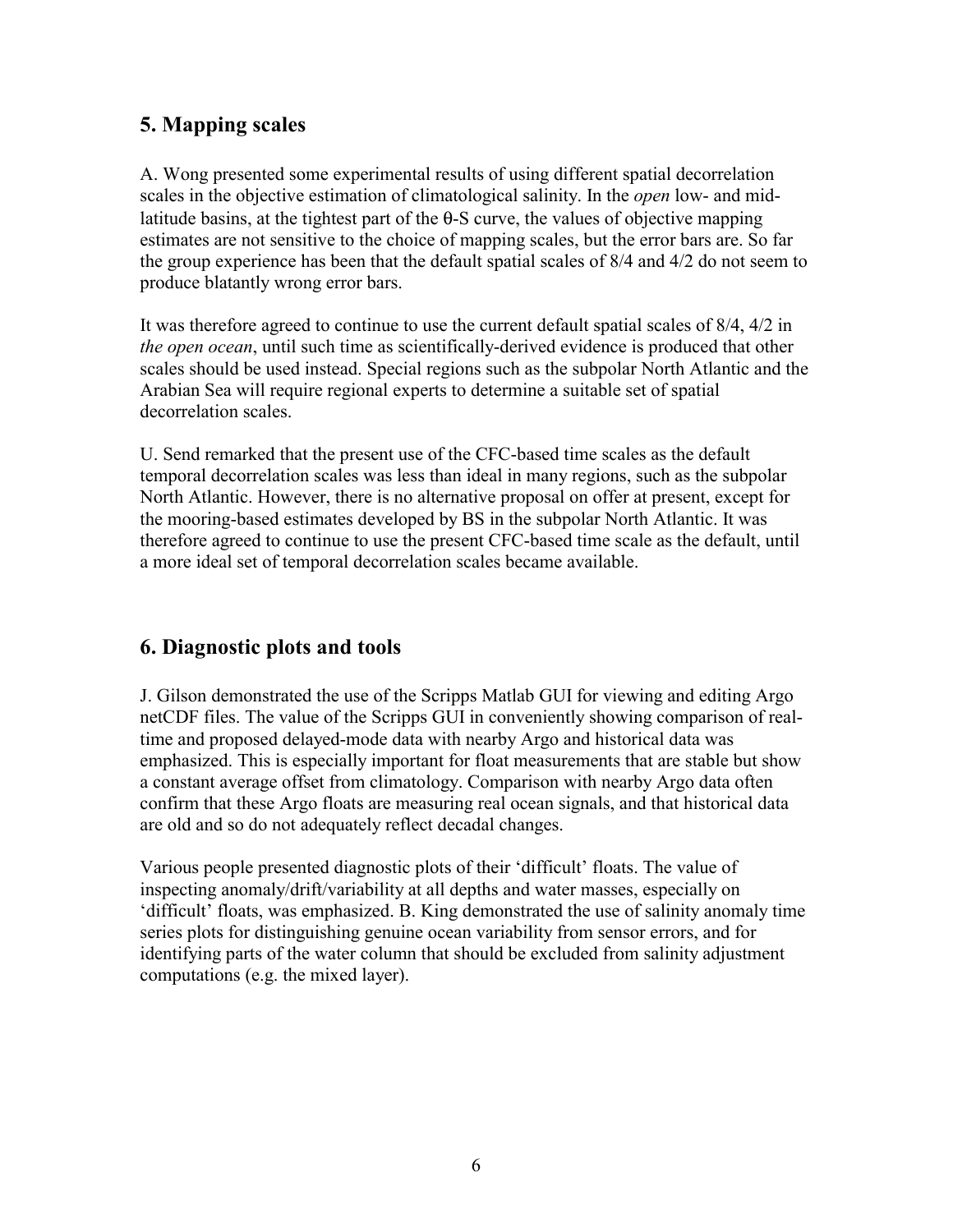# <span id="page-6-0"></span>**7. Mechanistic process for handling generic float behaviours**

Coriolis presented a report on some of the more common float behaviours that they have encountered in their delayed-mode experience. S. Joseph, T. Tchen, B. King and A. Wong attempted to lay out a point-by-point 'cookbook', in other words the mechanistic process, for handling these generic float behaviours. The following step-by-step procedure has been accepted as the agreed mechanistic process for handling generic float behaviours.

- 1) Identify different regimes in float series. These can be:
	- Stable measurements (no sensor drift), including constant offsets.
	- Sensor drift with a constant drift rate.
	- Transition phase (drift rate changing, e.g. 'elbow region' between stable measurement and constant drift; e.g. initial biocide wash-off). - Spikes.
- 2) Split float series into discrete segments according to these different regimes or when there are many missing cycles.
- 3) Choose length of sliding window for each segment. These can be: - Long window ( +/- 6 months or greater) for stable regime, or highly variable regimes where a long window is required to average over oceanographic variability to detect slow sensor drift, or period of constant drift rate.
	- Short window (can be as short as  $+/- 10$  days) for transition phase.
	- Zero length window for spikes. That is, adjust single profile.
- 4) Select temperature levels for exclusion from calibration fitting (e.g. seasonal mixed layer; highly variable water mass levels such as Mediterranean Water).
- 5) Calculate proposed correction within each segment.
- 6) Evaluate proposed correction, and submit to PI.

It was suggested that if a single profile was adjusted because of a spike in the time series, then PSAL\_ADJUSTED\_ERROR should be the greater of [fitting error for that profile] and [difference between the long-term adjustment and the actual adjustment for that profile].

It was also suggested that parameters from this mechanistic phase should be stored in the Argo netCDF files. These parameters can include: cycle numbers for the start and end of the calibration series for each profile adjustment; levels omitted from the fit; etc.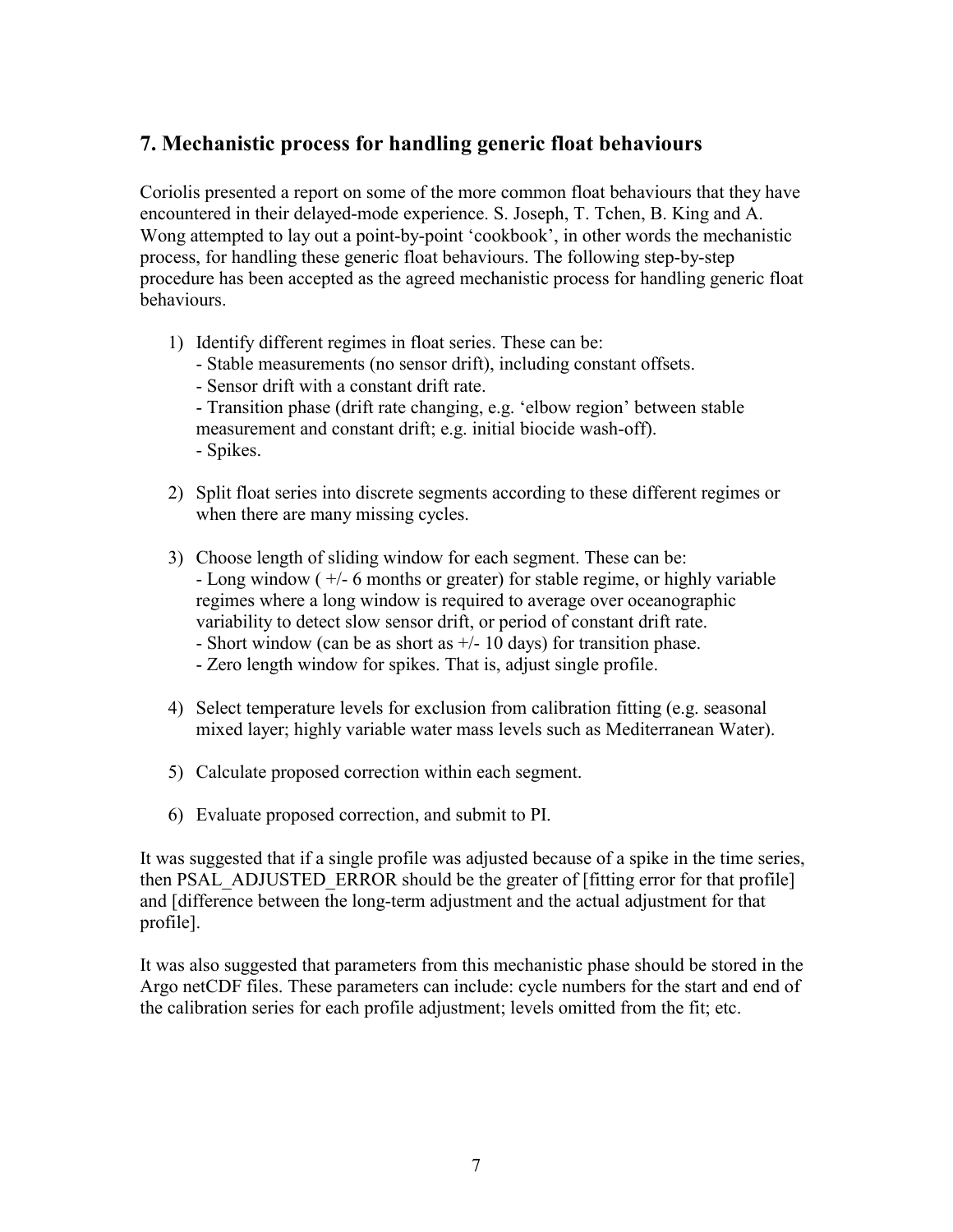# <span id="page-7-0"></span>**8. Reference datasets**

A. Wong summarized the reference datasets currently used by various delayed-mode groups:

| North Atlantic | - Christine: WOD2001 (ctd only) $+$ Lars addition;<br>- Ron Perkin: WOD2001 + Labrador Sea addition (soon);<br>- Annie: WOD2001.                                                                                        |
|----------------|-------------------------------------------------------------------------------------------------------------------------------------------------------------------------------------------------------------------------|
| South Atlantic | - Christine: $WOD2001$ + French addition;<br>- Annie: WOD2001.                                                                                                                                                          |
| Indian Ocean   | - Sudheer: WOD2001 + Bay of Bengal addition;<br>- Rebecca: WOD2001 (ctd only) + SOC 32 $\degree$ S line from 2002;<br>- Annie: WOD2001 + SOC 32 $\degree$ S line from 2002;<br>- CSIRO: Indonesian Throughflow region?? |
| North Pacific  | - JAMSTEC: SeHyd;<br>- Ron Perkin: WOD2001 + IOS addition (soon);<br>- John Gilson: WOD2001;<br>- Annie: $WOD2001$ ;<br>- China, Korea: WOD2001??                                                                       |
| South Pacific  | - John Gilson: WOD2001;<br>- Annie: WOD2001.                                                                                                                                                                            |
| Southern Ocean | - Rebecca: WOD2001 (ctd only);<br>- Annie: WOD2001                                                                                                                                                                      |

The issue of how to achieve a uniform and up-to-date reference database was discussed. There is currently no prospect of a coordinated/common-format basin-scale reference database in the near future. ADMT and RDACs are to be asked to progress on this issue by the ADMT meeting in Nov 2005. Until then, delayed-mode operators are urged to make a good effort to share data updates and maintain contact with other operators in their region of interest.

It was again emphasized that in data sparse areas, nearby float data should be used to evaluate the reliability of the proposed WJO/BS adjustment.

It was noted by S. Joseph that INCOIS had access to a significant body of data that were not public and could not be shared at present. S. Joseph would be willing to apply WJO to floats in the Bay of Bengal using these reference data, and return the results to other delayed-mode operators for assessment and float adjustment.

Further discussion on this topic was undertaken during Phase II.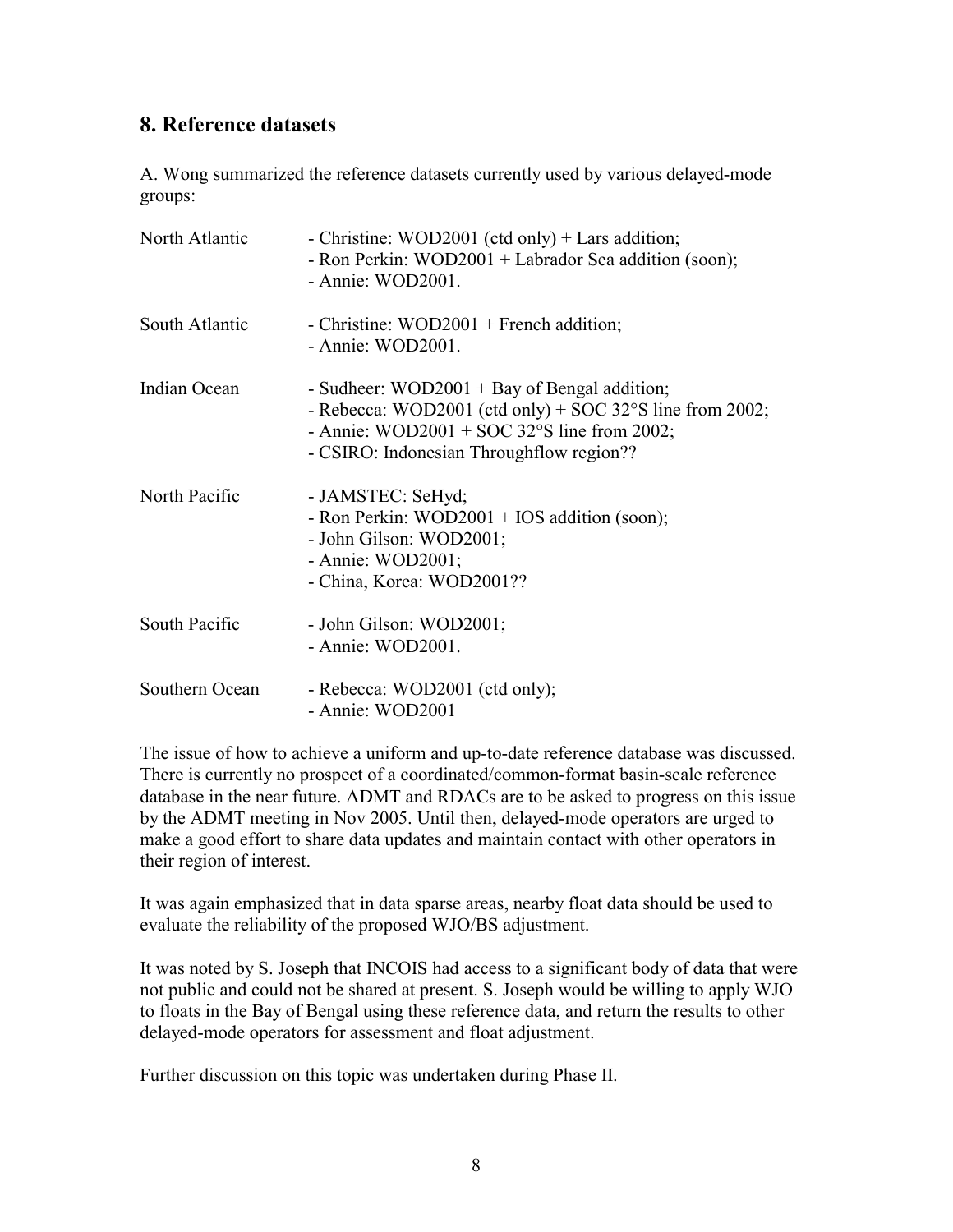## <span id="page-8-0"></span>**9. DMQC for PRES and TEMP**

It was noted that some delayed-mode groups that had extra information on surface pressure performed delayed-mode adjustments on PRES if needed, by comparing measured surface pressure and 0.0 dbar.

Coriolis reported making a PRES adjustment on 18 out of approximately 400 PROVOR floats based on sea surface pressure measurements. Coriolis will advise other PROVOR users of a maximum threshold for making PRES adjustments that will allow most profiles to pass but will identify bad profiles in the tail of the distribution. If the threshold is exceeded, PRES\_ADJUSTED\_QC = '4'.

Coriolis is exploring the possibility of detecting TEMP drift by comparing TEMP profiles with objective maps.

All operators agreed to fill ADJUSTED, ADJUSTED QC and ADJUSTED ERROR for PRES and TEMP, even when no adjustment is made.

It is emphasized that it is PRES\_ADJUSTED and TEMP\_ADJUSTED that are used for DMQC of PSAL.

Unless we know better, PRES\_ADJUSTED\_ERROR is the manufacturer's calibration uncertainty. The CALIB section is used to state the source of this error estimate. If surface PRES is reset to zero for each profile (e.g. automatically in the float so that this forms part of the raw data), it should be stated in SCIENTIFIC\_CALIB\_COMMENT.

TEMP\_ADJUSTED\_ERROR is the manufacturer's quoted accuracy at deployment of float. It was agreed that we would quote a fixed error that does not increase with time. SCIENTIFIC CALIB COMMENT should therefore contain such wording as: "Calibration error is manufacturer specified accuracy at time of laboratory calibration".

If PRES\_ADJUSTED\_QC is '4', then TEMP\_ADJUSTED\_QC and PSAL\_ADJUSTED\_QC should also be set to '4'.

There is no need to recompute PSAL when PRES is adjusted in delayed mode. Any salinity offset that may result from PRES adjustment can be reflected in PSAL\_ADJUSTED.

As an aside, S. Minato presented operations within JAMSTEC to repair positions and time with post real-time data. It is these repaired LONGITUDE, LATITUDE and JULD that are used in DMQC in JAMSTEC.

ACTION 5: B. King to refer question of PRES errors in APEX floats to the APEX Workshop, to be held at the University of Washington in September 2005. Also, B. King to request that APEX floats be modified to report surface pressure, if they don't already, and reset it to surface pressure.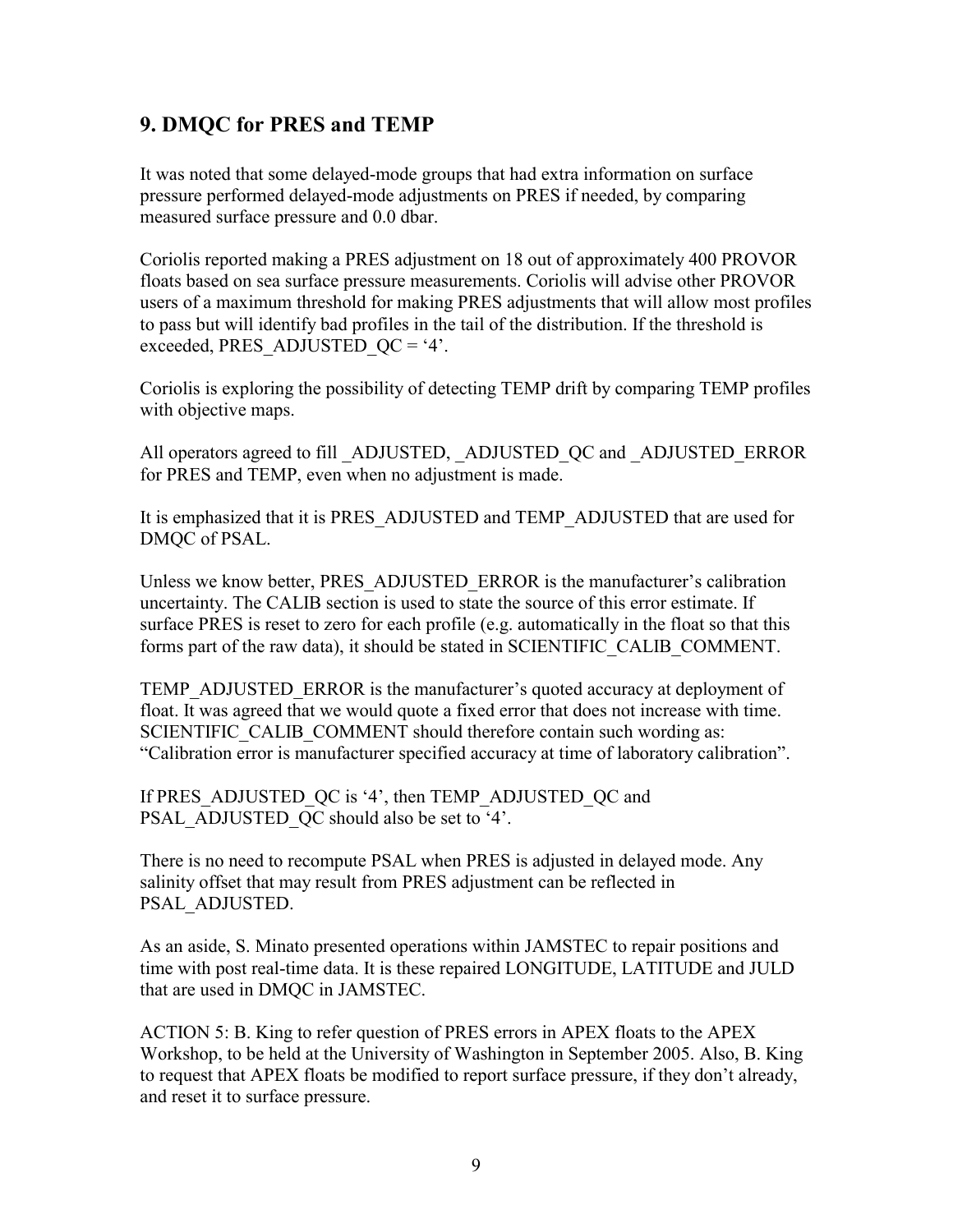## <span id="page-9-0"></span>**10. Assessment of progress in delayed-mode processing**

Most delayed-mode groups expect to be up-to-date with 'available' profiles in areas with expertise and reference data by end of 2005.

### **11. Miscellaneous format issues**

A. Wong proposed for writing Argo netCDF files, that:

For all float salinity that are considered unadjustable in delayed-mode

- PSAL\_ADJUSTED = FillValue;
- PSAL\_ADJUSTED\_ERROR = FillValue;
- $\bullet$  PSAL\_ADJUSTED\_QC = '4'.

To be consistent with PSAL\_ADJUSTED, data points with TEMP\_ADJUSTED\_ $QC =$ '4' or PRES ADJUSTED  $QC = '4'$  should also be filled in similar fashion. That is, when PARAM\_ADJUSTED\_QC = '4',

- PARAM\_ADJUSTED = FillValue;
- PARAM\_ADJUSTED\_ERROR = FillValue;

The proposal was accepted.

Lastly, B. King proposed that the GDACs should carry out basic checks on the contents of the delayed-mode files, such as CALIBRATION\_DATE is filled, etc., in addition to their routine netCDF file format checks.

ACTION 6: B. King to talk to Mark Ignaszewski to include some kind of basic content check for delayed-mode netCDF files in FNMOC's format check routines.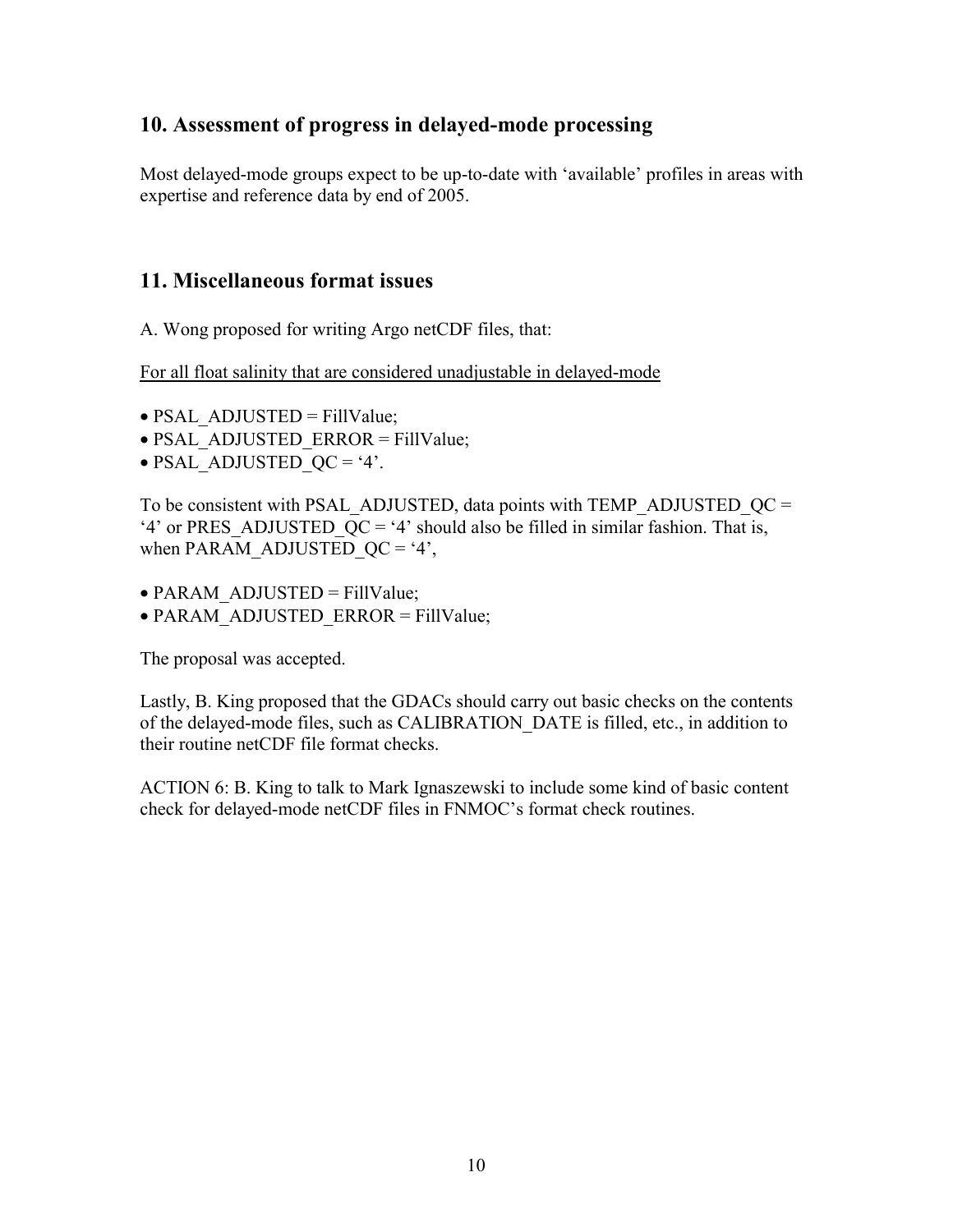# <span id="page-10-0"></span>**PHASE II (11-13 April 2005)**

### **12. Reference database and RDACs**

The question on how to achieve a uniform reference database for float salinity adjustment was again discussed during Phase II. It was reiterated that there was currently no central guardian and exchange mechanism for reference datasets. In the short term we will continue the present situation of delayed-mode operators using ad hoc addition of recent CTD data in data sparse areas. Exchange will be based on personal communication.

In the longer term, RDAC efforts to update basin-scale datasets need to be better coordinated. Discussions were held as to what guidelines the DMQC Workshop could provide to the RDACs on the collection of data for use in salinity delayed-mode qc. The workshop participants concluded that the following would be proposed to the RDACs:

1). That the most recent version of World Ocean Database (WOD) published by NODC be used as the primary reference database for salinity delayed-mode qc.

2). For recent CTD data from cruises that occur in between new releases of WOD, that the PIs should take the initiative to notify the relevant RDACs of data they have collected. If PIs are aware of data collected on other cruises, they should notify the relevant RDACs, who will then liaise with AIC to obtain the data.

3). For old data that are not submitted to NODC, if RDACs are aware of historical data in data sparse regions, these should be added to reference datasets. The data will need to be subjected to quality control. RDACs are not required to submit these data to NODC themselves; they can notify NODC of their existence and availability.

4). For data already in WOD, RDACs are asked to keep track of data which are considered unsuitable for Argo salinity delayed-mode qc and which have been removed from reference datasets, so that they can be quickly removed from future releases of WOD.

ACTION 7: Coriolis (i) to have ready by the next ADMT a proposal for managing and formatting reference datasets to include a unique data ID and metadata; and (ii) to host a central location to provide access of latest copies of reference datasets, such as SeHyd.

ACTION 8: A. Wong and/or B. King to communicate DMQC Workshop proposals to the RDACs at the next convenient venue.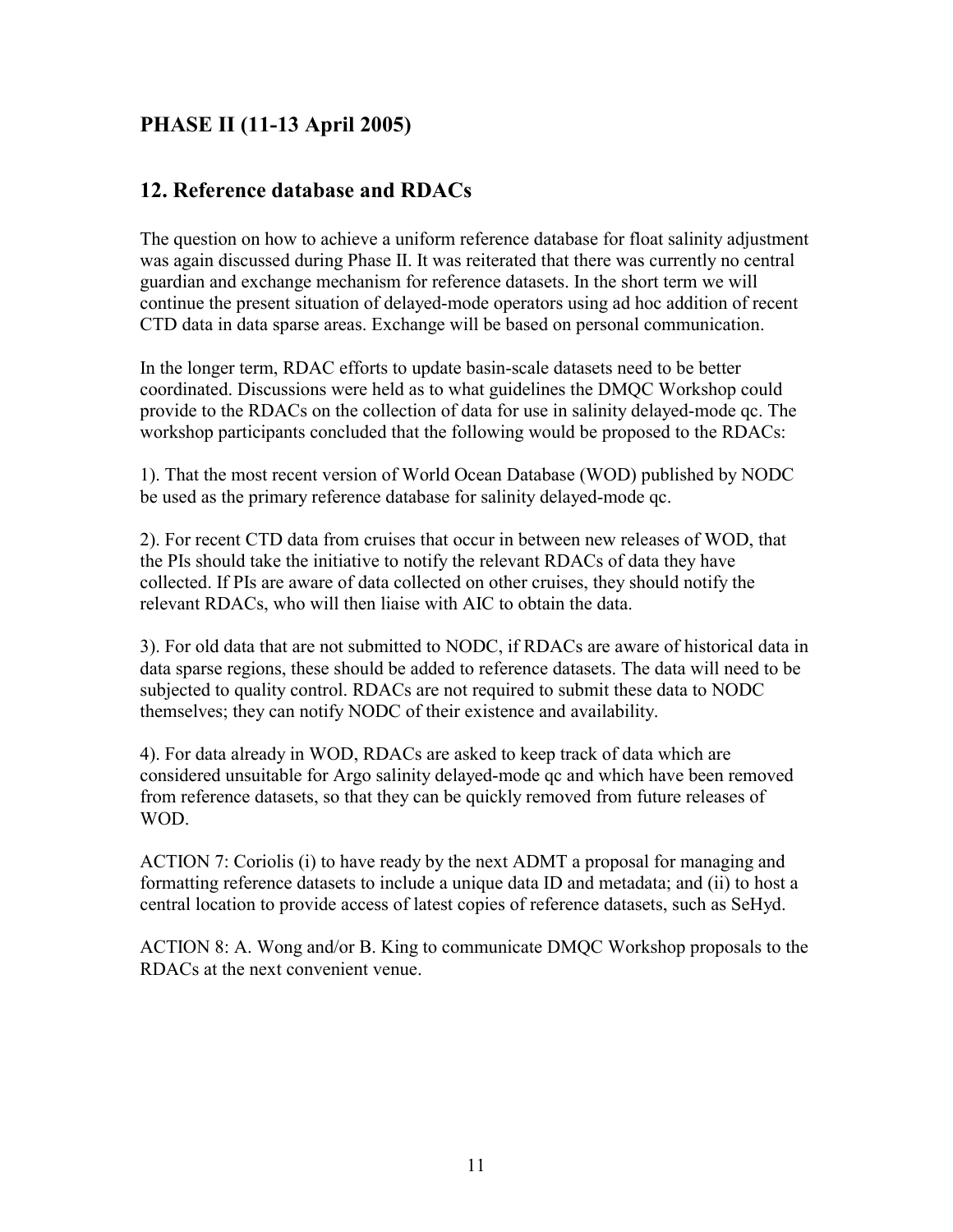# <span id="page-11-0"></span>**13. Adjustment of salinity in real-time**

We acknowledged that there was a lot of user demand for real-time salinity adjustment. We therefore proposed that salinity be adjusted in real time, both for GTS messages and for real-time netCDF files. The adjusted value will go in PSAL\_ADJUSTED. Data mode and file name will remain as 'R'. However, it was also noted that the method for applying salinity adjustment in real-time could not be finalized until further studies were conducted.

ACTION 9: Coriolis and Meds to undertake hindcast studies to investigate the best and most practical way of applying salinity adjustment in real-time. These can be extrapolation using offset and drift rate from the last delayed-mode assessment. They will also conduct investigation of a threshold above which a float should go on the grey list. A proposal will be put forward in the next ADMT meeting to be discussed with real-time operators.

ACTION 10: ADMT co-chairs to write to DACs to ask them to consider how to implement salinity adjustment in real-time, so that it can be implemented soon after the next ADMT meeting if approved.

### **14. More diagnostic tools**

The following diagnostic tools were presented and discussed.

- 1). Residuals from objective mapping (V. Thierry).
- 2). Salinity anomaly time series contour plot (B. King).

3). Visual check of float trajectory with reference to oceanographic features such as eddies and rings (B. Klein).

4). Use of gridded products such as the online plots at NODC (A. Wong).

There was a request to include overlay of trajectory on background gridded salinity fields in the Scripps GUI.

### **15. Sensor behaviour/failure modes**

The following sensor failure modes and the related sensor behaviours were described.

1). TBTO leakage: this will result in fresh offsets in float series that usually gets washed off. Delayed-mode operators should pay special attention to the shape of the salinity profiles at the beginning of the float series if TBTO leakage is suspected.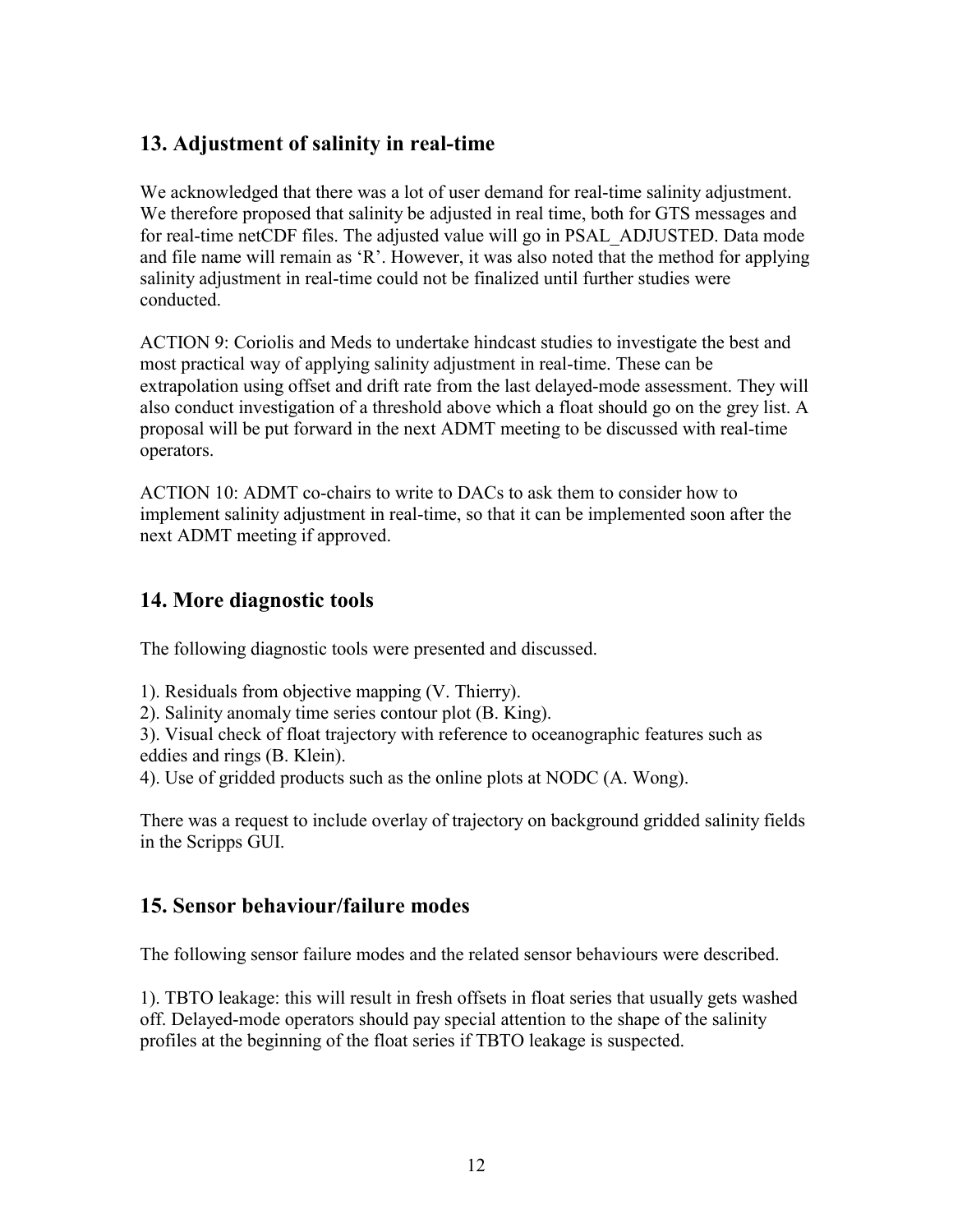<span id="page-12-0"></span>2). Pollution events: these will result in fresh measurements. When pollution washes off, reversal of drift trend can occur. Delayed-mode operators need to be careful in splitting float series.

3). Cell geometry change causing electrodes to change distance: this will cause either an increase or decrease in salinity measurements.

4). Low voltage at end of float life or Energy Flu: both of these will cause spiky erratic measurements, which will make it difficult to determine where to split the series and how to fit a slope. Towards the end of float life, low voltage will result in large drift, followed by death, and Energy Flu will cause spikes that get worse and more frequent, also followed by death.

5). Be careful not to confuse water mass change during float path with sensor problem.

V. Thierry voiced the need for better communication with Seabird so that delayed-mode operators could be better informed of what sensor failure modes to expect as floats age.

# **16. Generic salinity adjustment**

The workshop then discussed methods for adjusting generic salinity trends that were due to sensor errors. For the mechanistic procedures to calculate a proposed adjustment, participants were asked to refer to Phase I summary (see Item 7).

PIs should first determine whether a proposed statistical adjustment is due to sensor error or ocean variability. They should refer to all available independent information, and should inspect as long a float series as possible. If the PI is confident that the sensor is in error, the threshold for making an adjustment is 2 times whatever is reported in PSAL\_ADJUSTED\_ERROR. By default this will be the error from the statistical method, but PIs can provide an alternative estimate of uncertainty if they have a basis for doing so. There is a further lower bound on the size of an adjustment which is the instrument accuracy.

Adjustments should be continuous and piecewise linear within error bars, except where the PI believes there is a genuine discontinuity. If necessary, the salinity adjustment from two data segments should be extrapolated to the point of intersection.

For large offsets or drifts and extreme behaviour: If the relative vertical T-S shape does not match good data, then PSAL\_ADJUSTED\_QC = '4' and PSAL\_ADJUSTED and PSAL\_ADJUSTED\_ERROR = FillValue. If the relative vertical T-S shape is close to good data, then the best estimate of the adjustment is made. If the PI is not confident that PSAL\_ADJUSTED is good, then PSAL\_ADJUSTED\_QC can be set to '3'. The PI can assign a large value to PSAL\_ADJUSTED\_ERROR.

At present, there is no maximum threshold for the magnitude of salinity adjustment.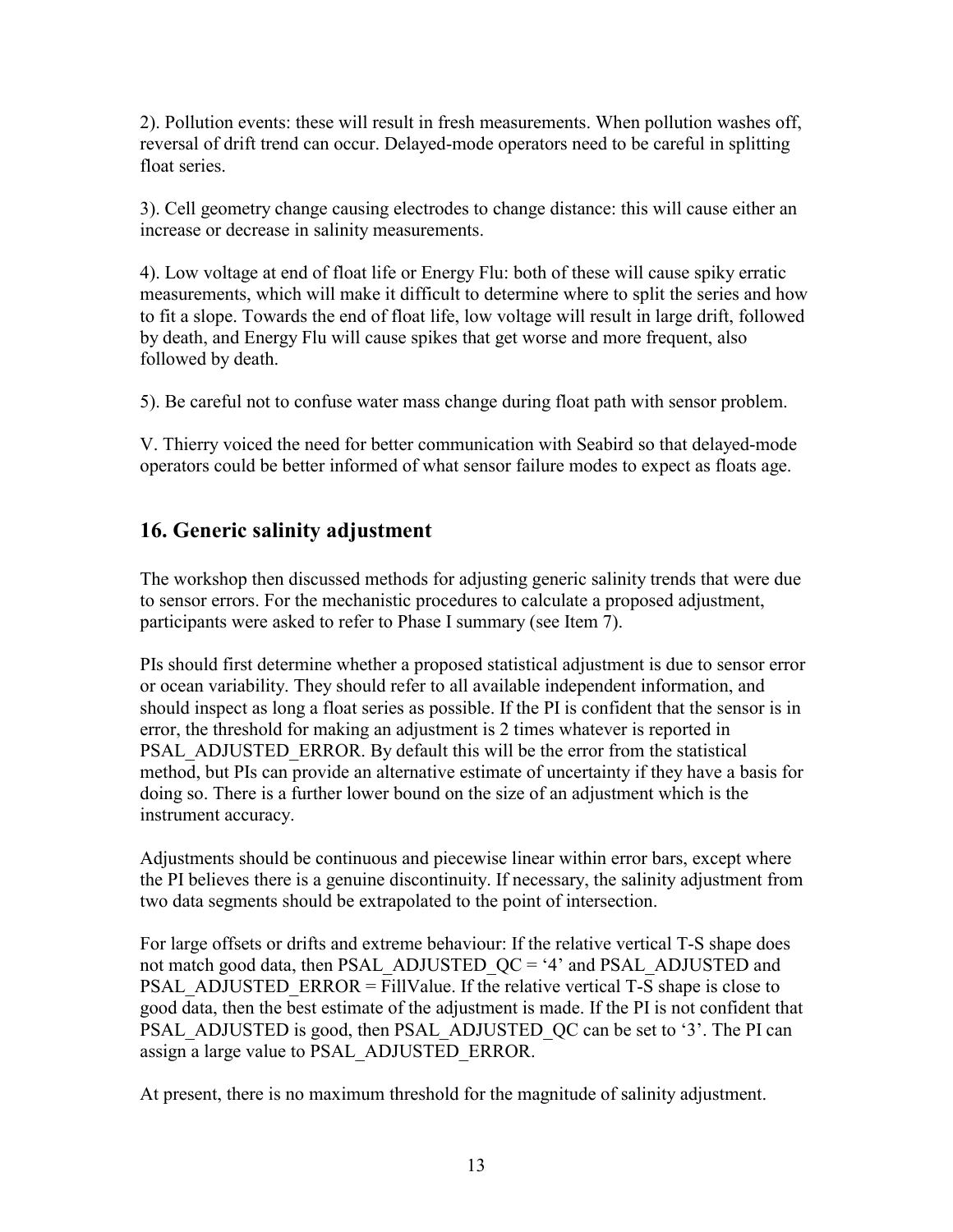## <span id="page-13-0"></span>**17. Non-generic behaviour of proposed salinity adjustment**

If the proposed salinity adjustment has non-generic behaviour (e.g. oscillations in and out of agreement with climatology), this will often be caused by the float sampling oceanographic features (eddies, fronts, seasonal anomalies, etc) that are not described in the reference database. Delayed-mode operators should look carefully at the choice of levels included or excluded from the statistical fit, and use long sliding windows to average over oceanographic noise. If there is doubt about whether the proposed adjustment is appropriate, the submission of a D file should be delayed. The best available guess can be included in PSAL\_ADJUSTED and submitted as an R file with DATA MODE =  $'R$ .

Delayed-mode operators should exchange experience of non-generic proposed salinity adjustments.

ACTION 11: Delayed-mode operators and PIs agreed to review the salinity adjustments submitted so far, and prepare and submit new D files where necessary. Revised D files submitted before 1 January 2006 can be written with a single new HISTORY entry. After that date, HISTORY must be accumulated. The latest revision date will be recorded in CALIBRATION\_DATE and DATE\_UPDATE.

ACTION 12: A. Wong to revise the User Manual, the QC Manual and the Gould simple users guide to reflect latest agreed delayed-mode practice as well as to warn users that delayed-mode data are regularly updated. A section on float behaviour/failure modes is to be included in the QC Manual.

ACTION 13: B. King to ask GDACs to consider the issue of version control of data.

ACTION 14: A. Wong and B. King to prepare a short article for the next Argonautics about the conclusions of the workshop. They will draft a short statement to appear on the GDAC sites concerning the need for users to be alert to the version control issue.

## **18. Use of recent data in DMQC of salinity**

Discussions were held as to how best to use recent data in salinity adjustments. There are two categories of recent data: recent shipboard CTD data, and nearby Argo data.

We will continue to use shipboard CTD data calibrated to an absolute standard as the primary source of reference data. See discussions in Item 12.

We will use nearby Argo data in two ways:

1). Visual comparison as a diagnostic (e.g. within the Scripps GUI).

2). Use in statistical methods, but identified as a separate source which can be switched on and off.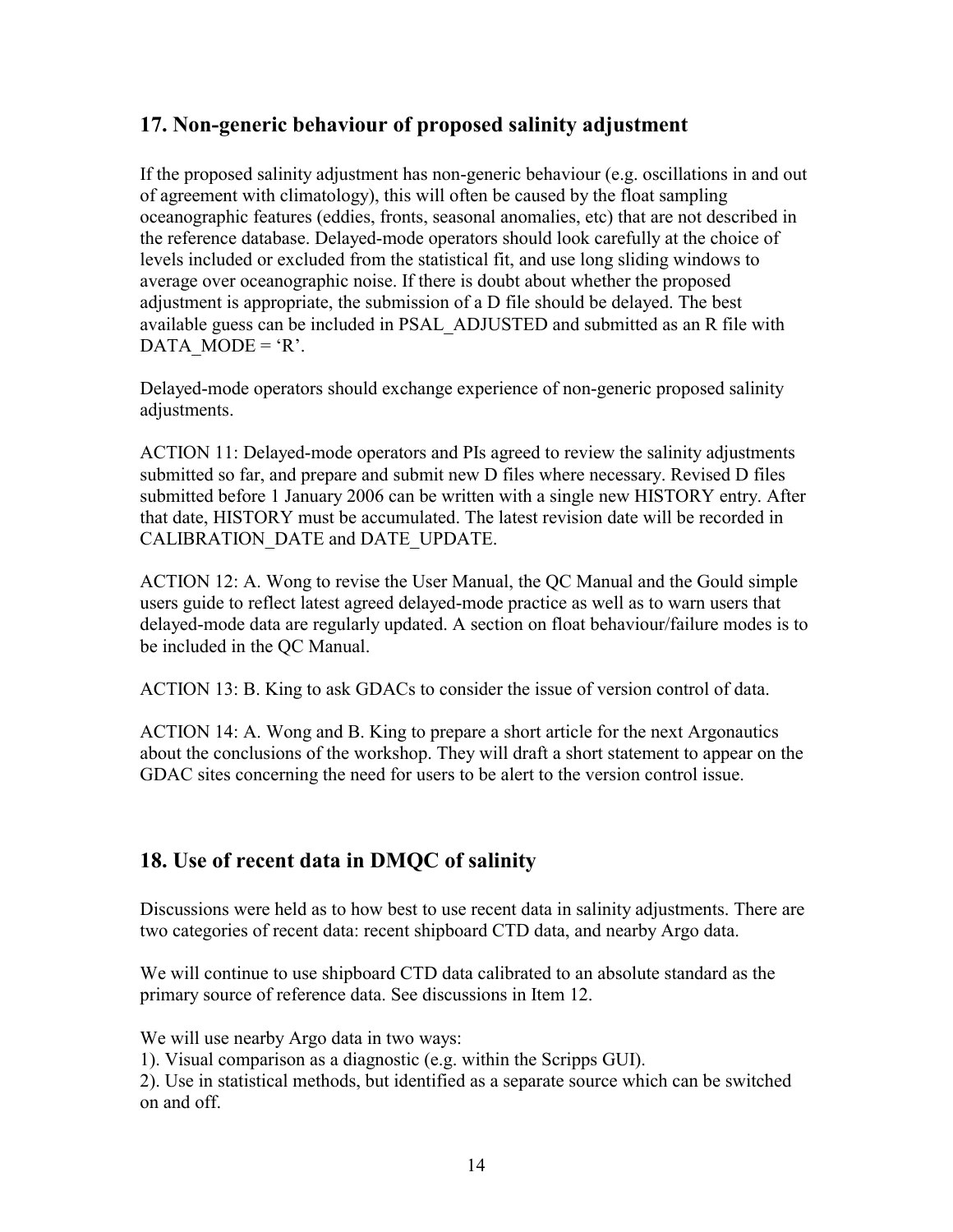<span id="page-14-0"></span>The following guidance was noted:

a). There should be at least one pass of WJO/BS for which the reference database contains CTD only.

b). When float data are included, we should use only profiles which have a zero salinity adjustment, i.e. with no known sensor problems.

ACTION 15: Experiments of inclusion of Argo data in delayed-mode salinity adjustment to be undertaken and reported to next ADMT and AST by S. Joseph and A. Wong for Arabian Sea; B. King for Southern Ocean; B. Klein for the Weddell Sea; V. Thierry for the North Atlantic.

ACTION 16: AST co-chairs to discuss/clarify with NODC which Argo profiles should be included in the next release of WOD.

## **19. Quality assurance of the Argo DMQC process**

B. King noted that there needed to be an assessment across the Argo program of the consistency of application of DMQC procedures and adjustments. It was agreed that delayed-mode operators would make the diagnostic plots used in the salinity adjustment process available to other operators via email or FTP. As experience grows, the need for a central repository will be assessed.

ACTION 17: D. Roemmich to ask the AIC to compile statistics on the percentage of eligible profiles that have been submitted with DATA\_MODE =  $D'$ . Profiles older than 15 months are considered 'overdue'.

# **20. Thermal inertia lag**

G. Johnson presented a conductivity sensor error termed "thermal inertia lag". Salinity reported immediately after a float has crossed a strong thermal gradient can be in error as a result of conductivity cell thermal mass. This error arises because of heat exchange between the conductivity cell and the water within it. Float transit from cold to warm water can result in fresh errors, and from warm to cold in salty errors. These errors can exceed Argo salinity accuracy specifications (error  $> 0.01$  PSS-78) for strong thermal gradients, and sometimes result in unstable fresh spikes at the base of the mixed layer.

While there is at present no general algorithm for correction of these artifacts, delayedmode operators should be aware of the nature of the problem.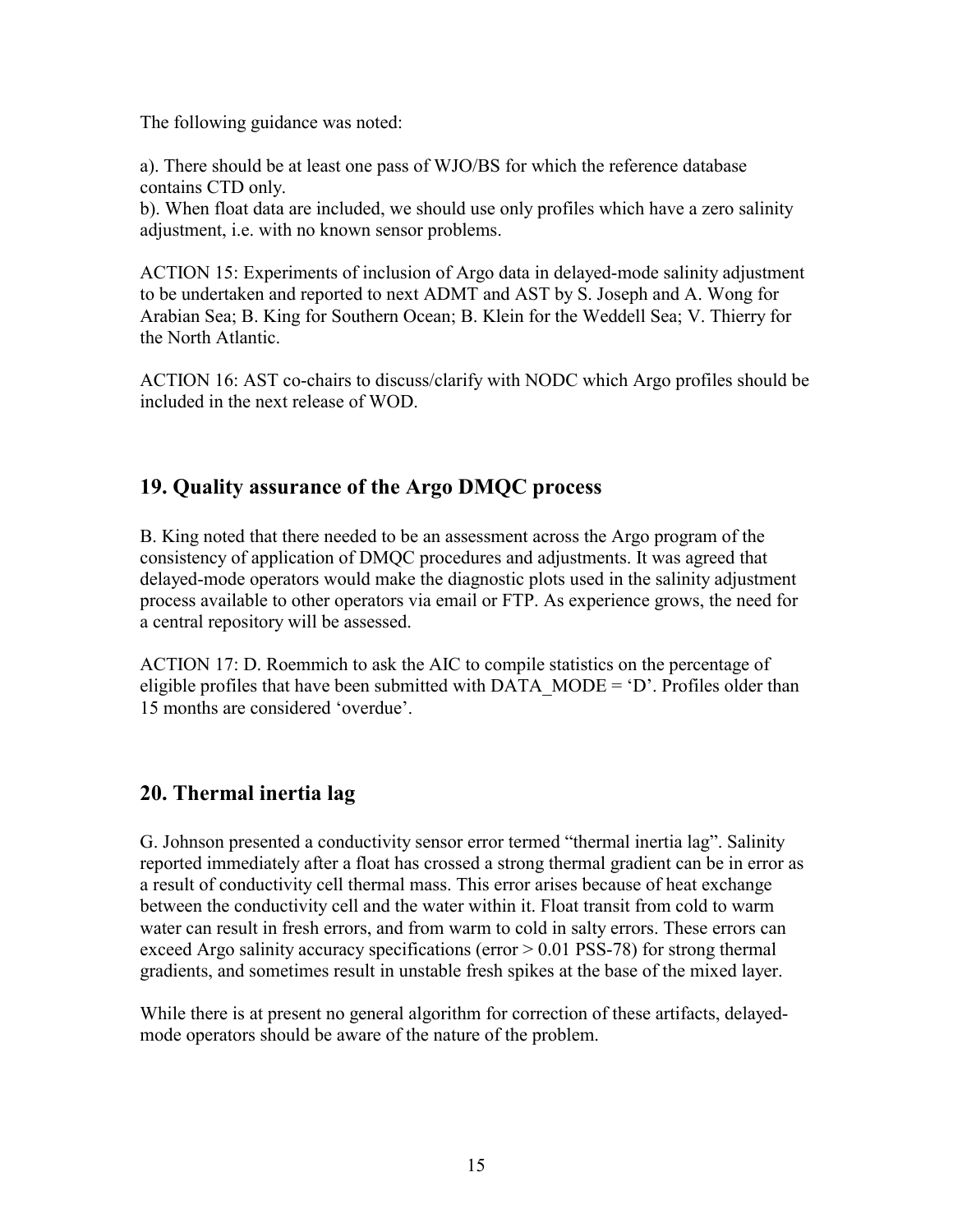## <span id="page-15-0"></span>**21. Other items**

1). The issue of sampling depth for Argo floats was raised because for the purpose of delayed-mode salinity qc, it was desirable to have the sampling depth be as deep as possible. The study by Kobayashi et al. on the impact of variable-depth profiling (PnP4 sampling) on DMQC of salinity in the North Pacific was noted. The workshop welcomed comparable studies in other basins. The Kobayashi et al. study was considered a good model of how to analyze and report the data. Coriolis may undertake such a study in the North Atlantic.

ACTION 18: AST to include the topic of variable-depth profiling on the agenda of the next AST meeting.

ACTION 19: B. King to ask AIC if they can easily produce a map showing distribution of floats with a variable-depth profiling strategy.

2). The role of RDACs in DMQC was briefly discussed. Since all national programs are now undertaking the responsibility of doing their own DMQC, it was suggested that RDACs could aid in the DMQC process by taking on orphan floats or brokerage them to other national programs.

3). The delayed-mode comment for qc flag '3' was modified.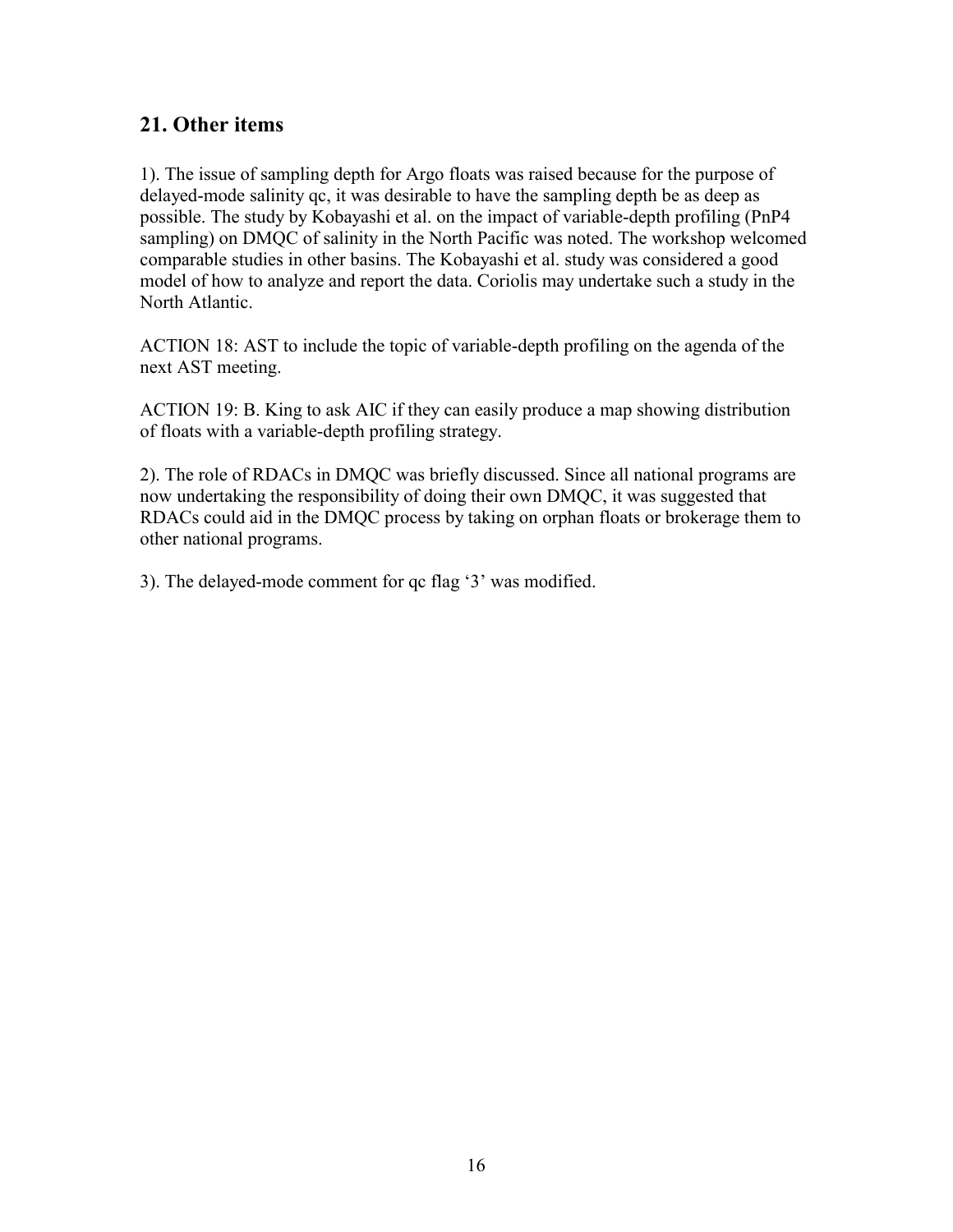# **ANNEXES**

## <span id="page-16-0"></span>**Annex 1 – List of workshop participants**

#### Phase-1 (8-9 April 2005): total of 16 people

Brian King (UK), [b.king@noc.soton.ac.uk,](mailto:b.king@noc.soton.ac.uk) National Oceanography Centre, Southampton Annie Wong (USA), awong@ocean.washington.edu, UH/UW John Gilson (USA), [jgilson@ucsd.edu,](mailto:gilson@ucsd.edu) Scripps Institute of Oceanography Uwe Send (Germany/USA), [usend@ucsd.edu,](mailto:usend@ucsd.edu) Scripps Institute of Oceanography Sylvie Pouliquen (France), [Sylvie.Pouliquen@ifremer.fr,](mailto:Sylvie.Pouliquen@ifremer.fr) IFREMER Christine Coatanoan (France), [Christine.Coatanoan@ifremer.fr,](mailto:Christine.Coatanoan@ifremer.fr) IFREMER Ron Perkin (Canada), [PerkinR@pac.dfo-mpo.gc.ca,](mailto:PerkinR@pac.dfo-mpo.gc.ca) Institute of Ocean Sciences Sudheer Joseph (India), [sjo@incois.gov.in,](mailto:sjo@incois.gov.in) INCOIS Zenghong Liu (China), Davids  $liu(a)$ 263.net, Second Institute of Oceanography Fengying Ji (China), argo@mail.nmdis.gov.cn, NMDIS Shinya Minato (Japan), [sminato@jamstec.go.jp,](mailto:sminato@jamstec.go.jp) JAMSTEC Hiroyuki Nakajima (Japan), [nakajimah@jamstec.go.jp,](mailto:nakajimah@jamstec.go.jp) JAMSTEC Naoko Katoh (Japan), [naokok@jamstec.go.jp,](mailto:naokok@jamstec.go.jp) JAMSTEC Tsuyoshi Ohira (Japan), [ohirat@jamstec.go.jp,](mailto:ohirat@jamstec.go.jp) JAMSTEC Tseviet Tchen (Australia), [Tseviet.Tchen@csiro.au,](mailto:Tseviet.Tchen@csiro.au) CSIRO Breck Owens (USA), [bowens@whoi.edu,](mailto:bowens@whoi.edu) Woods Hole Oceanographic Institution

#### Phase-2 (11-13 April 2005): total of 19 people

Dean Roemmich (USA), [droemmich@ucsd.edu,](mailto:droemmich@ucsd.edu) Scripps Institute of Oceanography Breck Owens (USA), [bowens@whoi.edu,](mailto:bowens@whoi.edu) Woods Hole Oceanographic Institution Greg Johnson (USA), [gregory.c.johnson@noaa.gov,](mailto:gregory.c.johnson@noaa.gov) NOAA/PMEL Virginie Thierry (France), [Virginie.Thierry@ifremer.fr,](mailto:Virginie.Thierry@ifremer.fr) IFREMER Birgit Klein (Germany), [birgit.klein@bsh.de,](mailto:birgit.klein@bsh.de) Bundesamt fuer Seeschifffahrt und Hydrographie Nobuyuki Shikama (Japan), [nshikama@jamstec.go.jp,](mailto:nshikama@jamstec.go.jp) JAMSTEC Brian King (UK), [b.king@noc.soton.ac.uk,](mailto:b.king@noc.soton.ac.uk) National Oceanography Centre, Southampton Annie Wong (USA), awong@ocean.washington.edu, UH/UW John Gilson (USA), [jgilson@ucsd.edu,](mailto:gilson@ucsd.edu) Scripps Institute of Oceanography Uwe Send (Germany/USA), [usend@ucsd.edu,](mailto:usend@ucsd.edu) Scripps Institute of Oceanography Sylvie Pouliquen (France), **[Sylvie.Pouliquen@ifremer.fr,](mailto:Sylvie.Pouliquen@ifremer.fr) IFREMER** Christine Coatanoan (France), [Christine.Coatanoan@ifremer.fr,](mailto:Christine.Coatanoan@ifremer.fr) IFREMER Ron Perkin (Canada), [PerkinR@pac.dfo-mpo.gc.ca,](mailto:PerkinR@pac.dfo-mpo.gc.ca) Institute of Ocean Sciences Sudheer Joseph (India), [sjo@incois.gov.in,](mailto:sjo@incois.gov.in) INCOIS Zenghong Liu (China), Davids  $\text{liu}(a)263$ .net, Second Institute of Oceanography Fengying Ji (China), argo@mail.nmdis.gov.cn, NMDIS Shinya Minato (Japan), [sminato@jamstec.go.jp,](mailto:sminato@jamstec.go.jp) JAMSTEC Taiyo Kobayashi (Japan), [taiyok@jamstec.go.jp,](mailto:taiyok@jamstec.go.jp) JAMSTEC Tseviet Tchen (Australia), [Tseviet.Tchen@csiro.au,](mailto:Tseviet.Tchen@csiro.au) CSIRO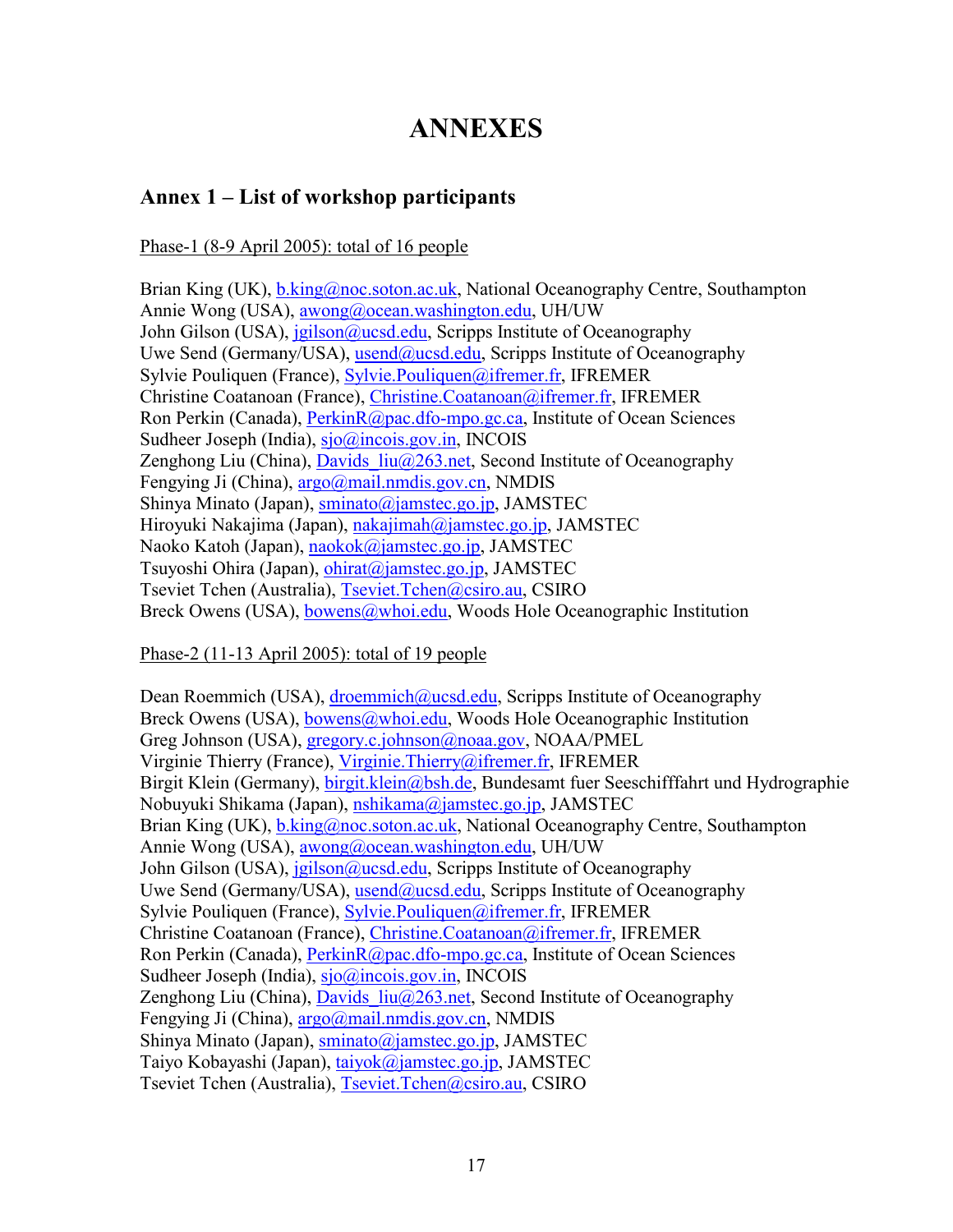# <span id="page-17-0"></span>**Annex 2 – Agenda for Phase-I, First Argo DMQC Workshop, Friday 8 – Saturday 9 April 2005, Scripps Institute of Oceanography, NTC 330**

The timings on this agenda are flexible, but suggest the approximate amount of time we can afford to spend on each topic if we are going to cover all the items in the total time available.

Please come prepared to show examples of problems found and solutions that you have developed. *Problems require proposed solutions* that can be adopted and applied consistently across the array.

#### *The overall objective of the workshop is to ensure that DMQC operators and PIs have agreed procedures that will enable them to process and release the majority of float profiles (>90%) in a routine manner, with agreed strategies in place for handling the remaining profiles.*

#### *Key objectives/questions during Phase-I*

- ¾ Standardize tools used for dmqc of PSAL: implementation of WJO and Boehme-Send (BS) software; review of extensions/modifications introduced by operators: discuss the sliding window issue and adopt uniform mapping scales in regions; interpretation of diagnostic plots. Use of Scripps' Matlab GUI.
- $\triangleright$  Identification of generic float behaviours; agreement on how to handle them.
- $\triangleright$  Reference datasets; protocols for updating and sharing them.
- ¾ DMQC of PRES and TEMP. Agree to issue PRES\_ADJUSTED and TEMP ADJUSTED, with QC and ERROR for all profiles. As with PSAL, these fields should be filled even when the dmqc process suggests no correction is required.
- $\triangleright$  Review of timescale for operators to complete dmqc of 'majority of floats'; feedback to real-time.

#### *Friday, 8 April*

#### *Fri 0830 - 0845 Introduction*

Review of agenda; identification of other issues requiring discussion during Phase-I.

#### *DMQC for PSAL*

#### *Fri 0845 - 1000 1. PSAL Methods*

- 1.1 Subjective evaluation by operators to identify bad PSAL.
- 1.2 WJO or BS: which is appropriate in which ocean basin?
- 1.3 Review extensions/modifications to WJO/BS introduced by operators.

#### *Fri 1000 - 1030 2. Sliding window and mapping scales*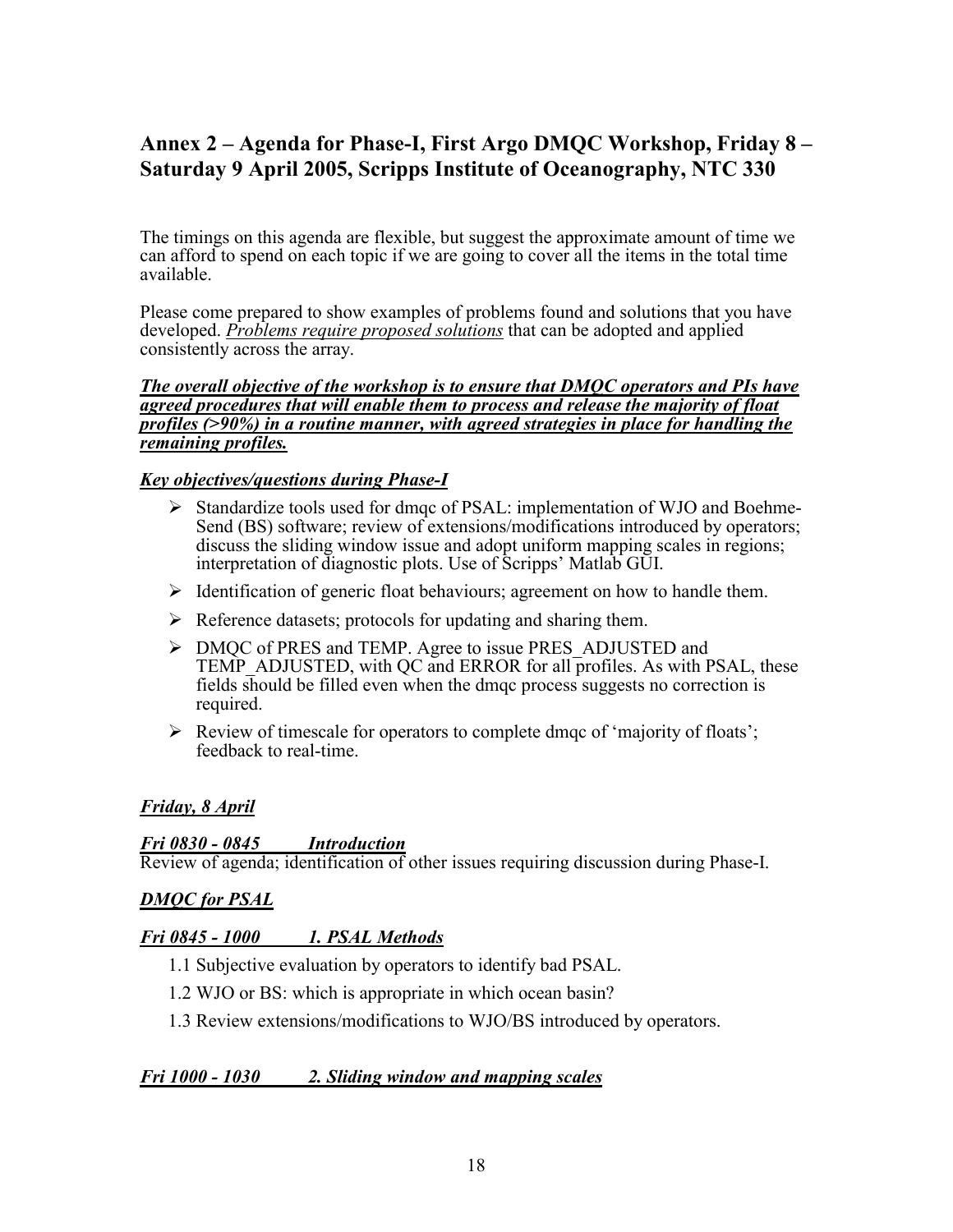- 2.1 Review of options on sliding window; discussion of operators experience and experiments; formulation of recommendation for discussion/agreement at PhaseII.
- 2.2 What mapping scales do operators find to be effective in which regions ? Low-, mid-, high- latitudes ? Special regions ? The objective is to ensure that scales are used consistently by different operators applying dmqc in the same region.

| Fri 1030 - 1100 | <b>Morning Break</b> |
|-----------------|----------------------|
|                 |                      |

*Fri 1100 - 1230 2. Sliding window and mapping scales (continued)*

*Fri 1230 - 1330 Lunch* 

#### *Fri 1330 - 1530 3. Interpretation of diagnostic plots*

- 3.1 Review of diagnostic information used. Operators to report on local tools used alongside WJO and BS. Illustration using real-time work on laptops or using screenshots. Scripps Matlab GUI.
- 3.2 How to judge whether floats are good, have single calibration offset or have sensor drift. Operators to show examples of generic or difficult behaviours, where care was needed to avoid a wrong conclusion.
- 3.3 Discuss how to adjust generic float behaviours.

*Fri 1530 - 1600 Afternoon Break* 

*Fri 1600 – end 3. Interpretation of diagnostic plots (continued)*

#### *Saturday, 9 April*

#### *Sat 0830 - 1030 4. Reference datasets*

Review of enhanced regional datasets in use; DMQC operators should be prepared to explain or demonstrate what they have done to create enhanced/cleaned up datasets

- 4.1 Pacific
- 4.2 Indian
- 4.3 Atlantic
- 4.4 Southern
- 4.5 Protocol for documenting reference datasets used
- 4.6 Protocol for sharing enhanced datasets
- 4.7 Inclusion of recent CTD data

#### *Sat 1030 - 1100 Morning Break*

#### *Sat 1100 - 1230 5. Assignment of PSAL\_ADJUSTED\_QC and PSAL\_ADJUSTED\_ERROR*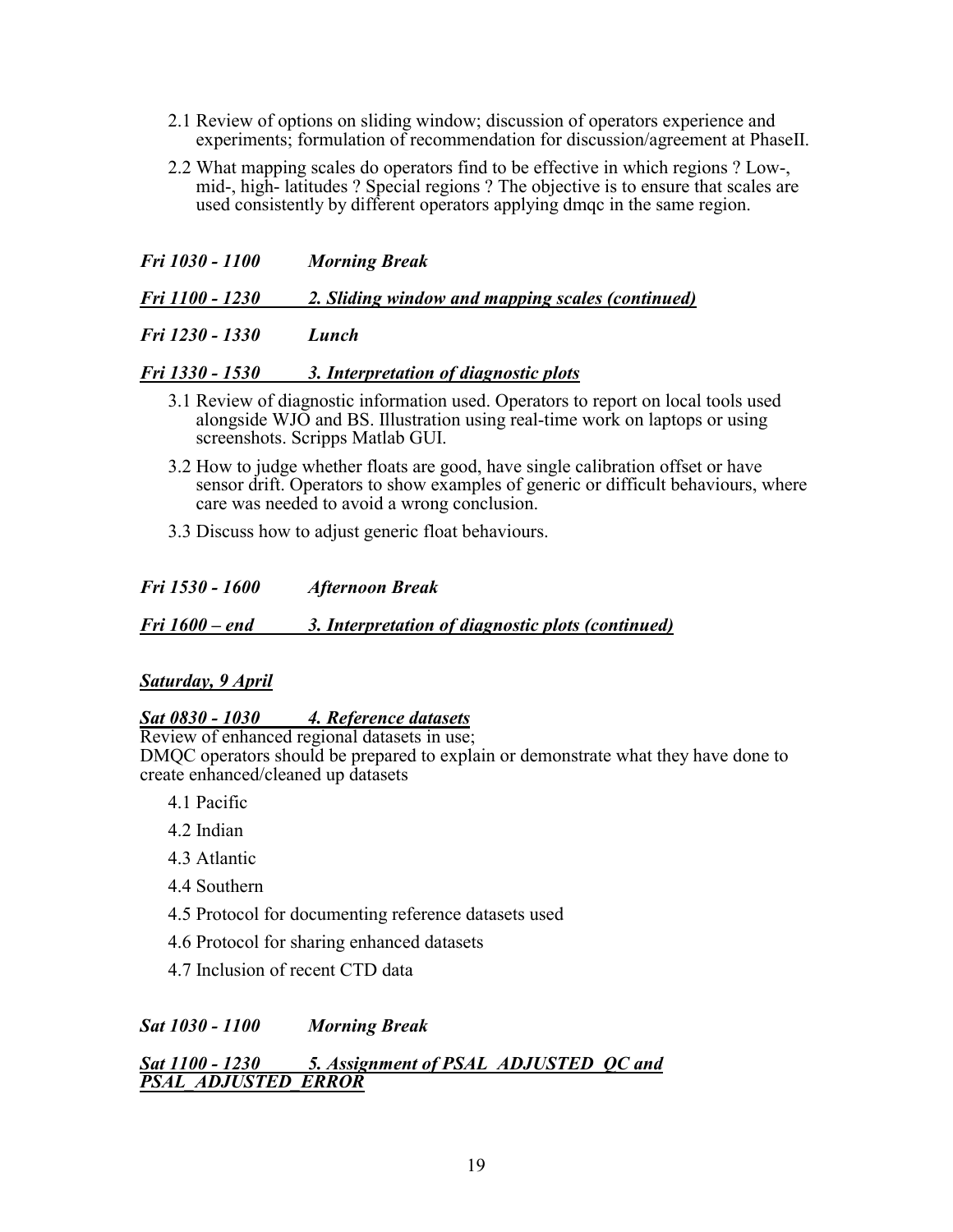5.1 Review of what to do when WJO/BS fails and adjustment/QC/ERROR are assigned subjectively or using other methods.

#### *Sat 1230 - 1330 Lunch*

#### *Sat 1330 - 1430 6. DMQC for PRES*

- 6.1 Which groups attempt dmqc for PRES and on which platforms ?
- 6.2 Which platforms send extra engineering data and/or surface pressure that can be used ?
- 6.3 What data are available to operators for adjusting pressure ?
- 6.4 What indications of bad PRES are available if the operator has to rely only on subjective evaluation ?
- 6.5 What is the PRES\_ADJUSTED\_ERROR if we have no other information ?
- 6.6 How should the CALIB section be filled ?
- 6.7 What percentage of floats require this correction ?

### *Sat 1430 - 1530 7. DMQC for TEMP*

- 7.1 Which groups attempt dmqc for TEMP and on which platforms ?
- 7.2 Which platforms send extra engineering data that can be used ?
- 7.3 What data are available to operators for adjusting temperature ?
- 7.4 What indications of bad TEMP are available if the operator has to rely only on subjective evaluation ?
- 7.5 What is the TEMP\_ADJUSTED\_ERROR if we have no other information ?
- 7.6 How should the CALIB section be filled ?
- 7.7 What percentage of floats require this correction ?

#### *Sat 1530 - 1600 Afternoon Break*

#### **Sat 1600 - 1630** 8. Timescale for operators to process majority of floats for which *they are responsible; feedback to real-time*

- 8.1 Operators to be prepared to provide estimate of rate of future progress in their national program.
- 8.2 Feedback to real-time.

*Sat 1630 – end 9. Miscellaneous format issues 10. Any other items Summary/review*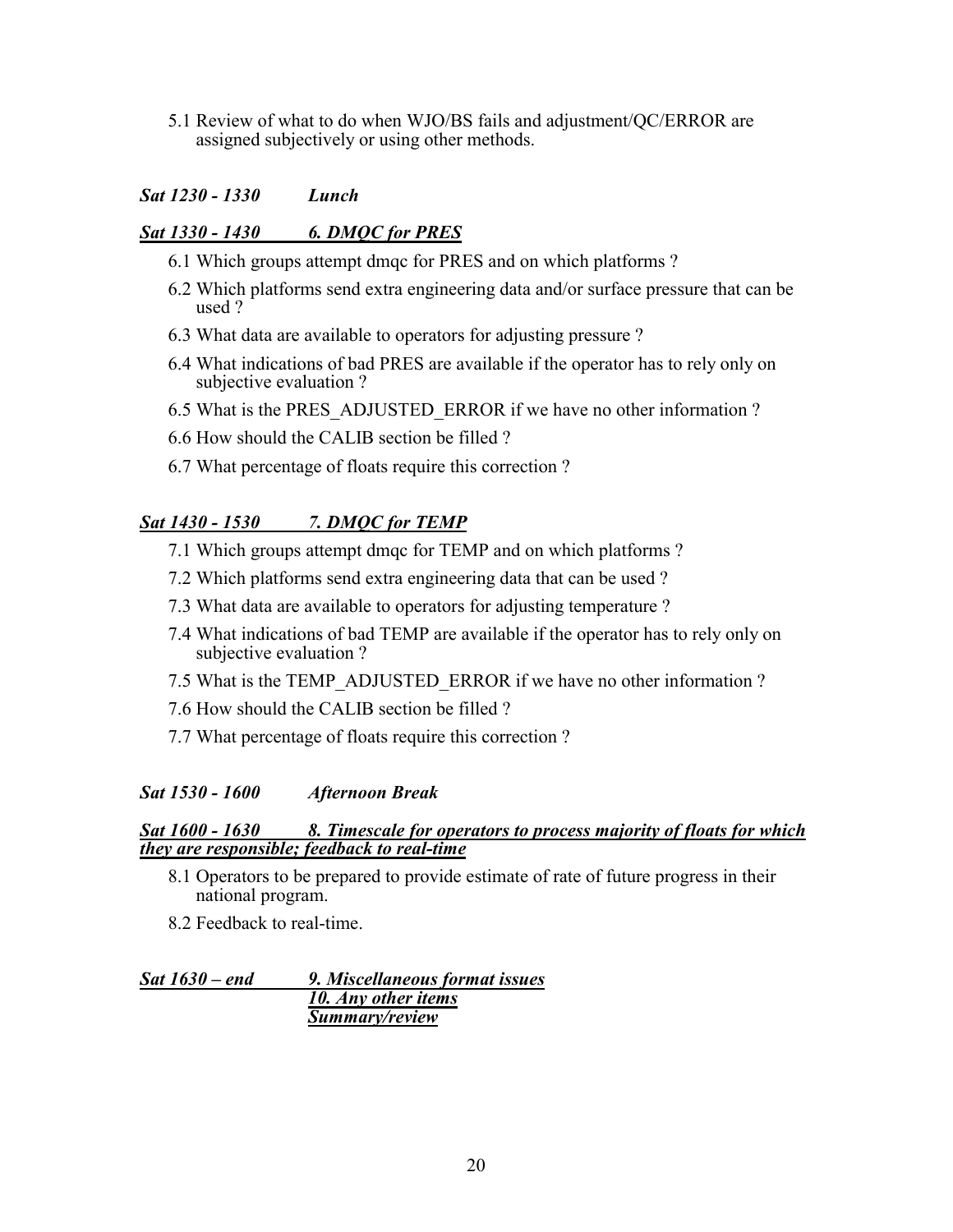# <span id="page-20-0"></span>**Annex 3 – Agenda for Phase-II, First Argo DMQC Workshop, Monday 11 – Wednesday 13 April 2005, Scripps Institute of Oceanography, T-29**

The timings on this agenda are flexible, but suggest the approximate amount of time we can afford to spend on each topic if we are going to cover all the items in the total time available. Agenda numbering continues from Phase-I agenda.

Please come prepared to show examples of problems found and solutions that you have developed. *Problems require proposed solutions* that can be adopted and applied consistently across the array.

#### *The overall objective of the workshop is to ensure that DMQC operators and PIs have agreed procedures that will enable them to process and release the majority of float profiles (>90%) in a routine manner, with agreed strategies in place for handling the remaining profiles.*

#### *Key objectives/questions during Phase-II*

- $\triangleright$  Review and endorse agreed procedures from Phase-I, so that the most straightforward 90% of data can be processed and released in the near future.
- $\triangleright$  Review/revision of accept/reject criteria when evaluating diagnostics from statistical methods (1sd, 2sd, minimum thresholds). Agree on how to adjust generic float behaviours.
- $\triangleright$  Achieve uniform standards for PI evaluation and decision-making for the remaining 10% of Argo data.
- $\triangleright$  What do we do when dmqc of recent profiles suggests the dmqc of earlier profiles has not done the best job possible ? Do we revise previous dmqc files ?

#### *Monday, 11 April*

#### *Mon 0830 - 0845 Introduction*

Review of agenda; identification of other issues requiring discussion during Phase-II.

#### *Mon 0845 - 1030 11. Summary/review of agreements from Phase-I; discussions, especially on reference datasets and sliding window*

#### *Mon 1030 - 1100 Morning Break*

*Mon 1100 - 1230 12. Criteria for decision to accept as good or apply adjustment* Need an agreed standard for judging what profiles are good and need no adjustment. This sets the tolerance for errors for Argo, and is what all operators rely on to make decisions. The current criterion of not adjusting values that are within 2 x uncertainty has proven to be inadequate.

- 12.1'Routine' floats
- 12.2'Unusual' floats. Discussion of these floats will inevitably be combined with the next agenda item.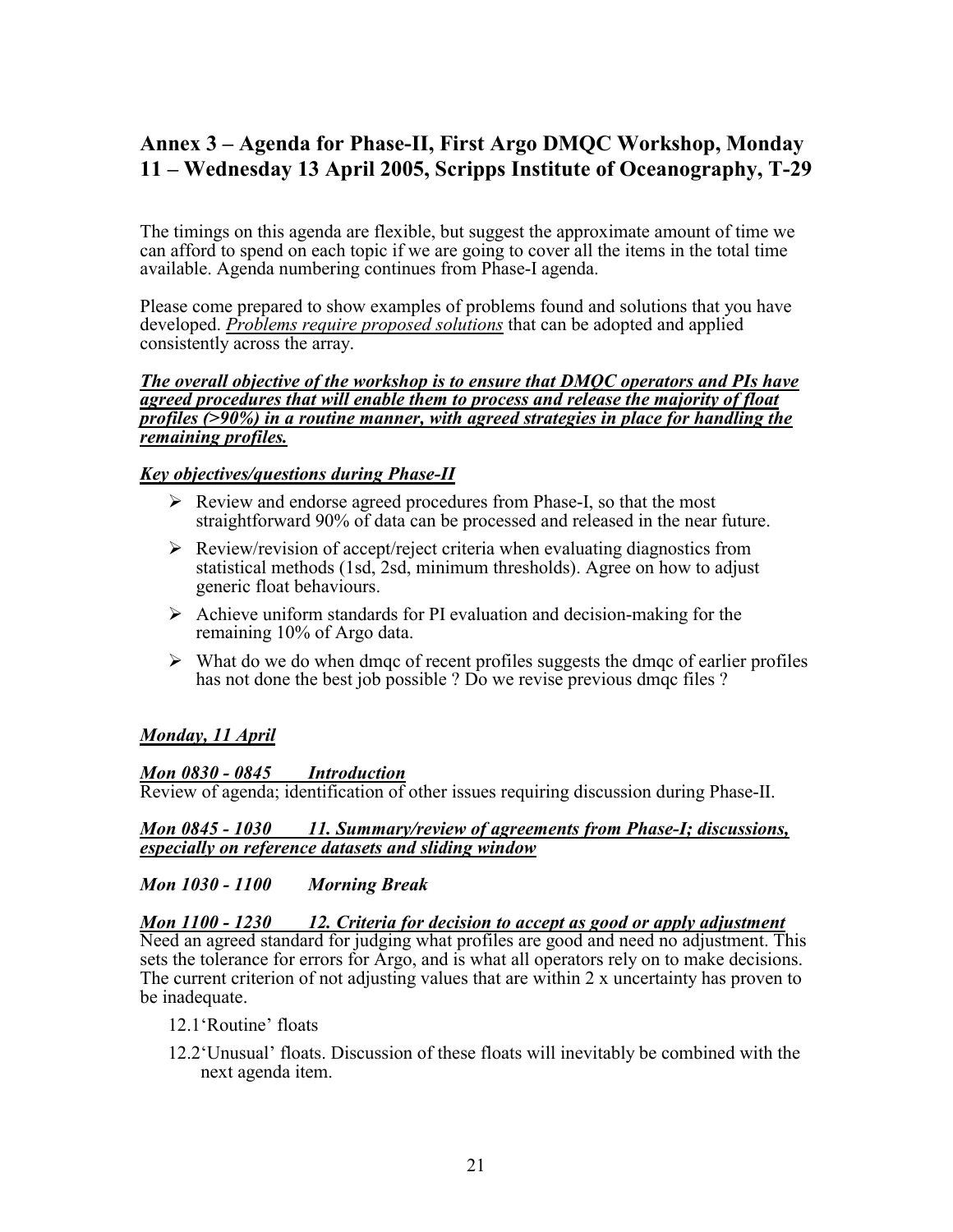#### *Mon 1230 - 1330 Lunch*

#### *Mon 1330 - 1530 13. Discussion of tools and diagnostics that PIs use for decision making*

PIs to be prepared to illustrate extra diagnostics they use or any other considerations in support of decision making that they regard as additional to steps performed by dmqc operators.

#### *Mon 1530 - 1600 Afternoon Break*

#### *Mon 1600 - end 14. Generic float behaviours and their adjustments*

Review of generic float behaviours identified during Phase-I. Agreement on how to handle drifts and jumps. Specific questions include:

- 14.1 Do these behaviours match what we know about sensor performance (eg. what known effects cause increase or decrease in salinity ? Under what circumstances should trends reverse ? Do we expect trends to be linear, exponential, etc over time)? PIs and dmqc operators be prepared to show examples.
- 14.2 Discuss how to adjust generic float behaviours. Agreement on what to do when a float previously thought to have a zero or stable offset is now shown to have had a uniform drift from a much earlier time. The need to avoid 'jumps' in PSAL\_ADJUSTED when a float offset moves outside a threshold.
- 14.3 Is there a maximum error/drift rate beyond which we should not attempt to make an adjustment ?

#### *Tuesday, 12 April*

#### *Tue 0830 - 1030 14. Generic float behaviours and their adjustments (continued from Monday)*

#### *Tue 1030 - 1100 Morning Break*

#### *Tue 1100 - 1230 15. Use of recent data*

- 15.1 Action to be taken when very recent CTD data are available (eg. deployment cruise CTDs).
- 15.2 What do we do when the suggestion from statistical methods disagrees with a small amount of recent data, especially in data-sparse areas ? (eg. offsets)
- 15.3 Need to agree on procedures for using nearby Argo data to assist with salinity adjustment decision-making. In many ocean regions, the quantity of nearby Argo data is now greater than the number of nearby approved reference stations.

#### *Tue 1230 – 1330 Lunch*

#### *Tue 1330 - 1430 15. Use of recent data (continued)*

#### *Tue 1430 - 1530 16. Problem (non-generic) float behaviours*

PIs and operators to be prepared to show examples and their proposed solutions.

16.1 How do we distinguish a real ocean event from an artifact due to sensor error ? We have little knowledge of ocean events that occur on the time and spatial scales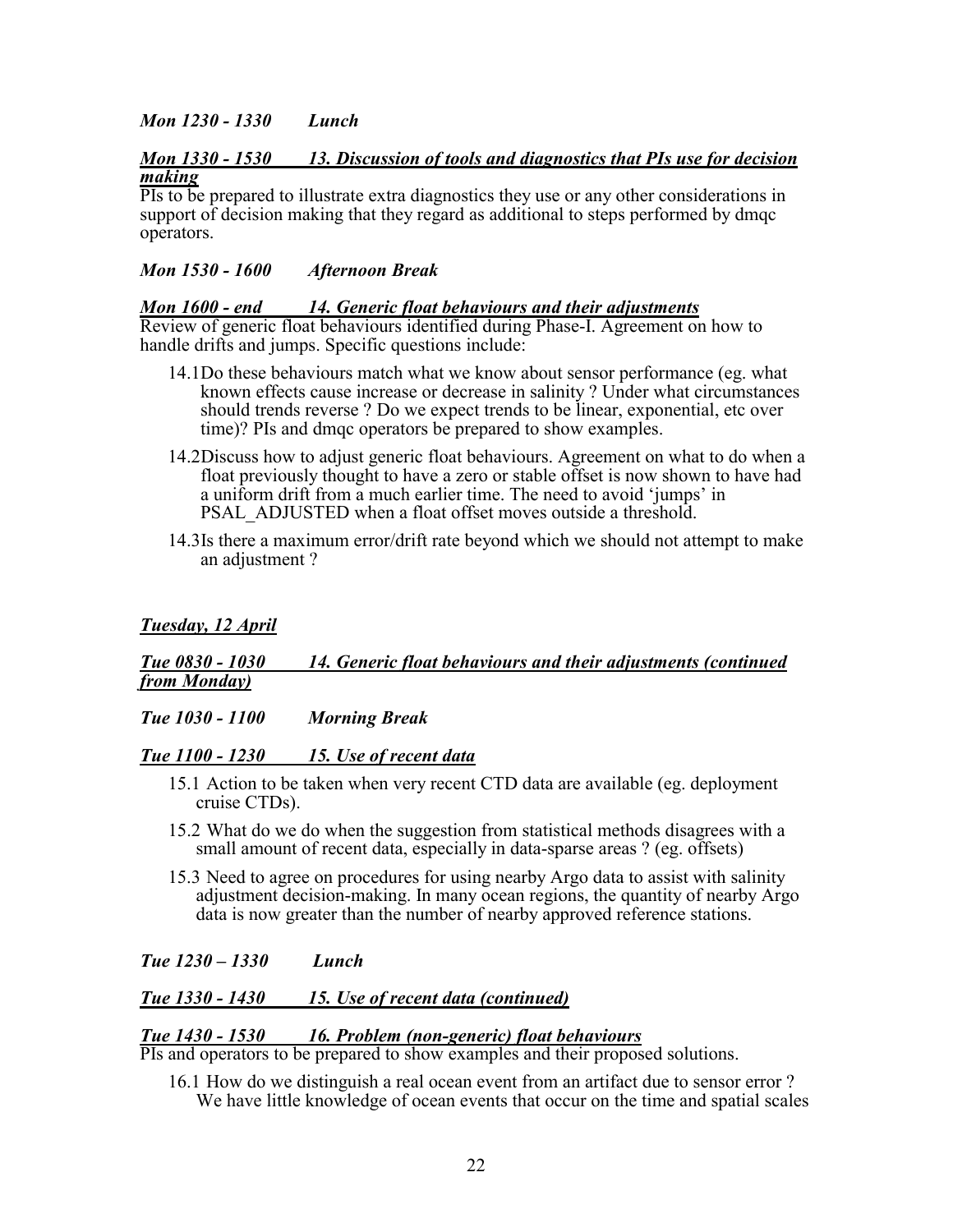sampled by Argo. Do we know enough about how sensors behave over time (see  $(14.1)$  above)?

16.2 Should we adjust float behaviours that are unexplainable?

16.3 How do we assign the ERROR parameters when statistical methods have failed?

*Tue 1530 – 1600 Afternoon Break* 

*Tue 1600 - end 16. Problem (non-generic) float behaviours (continued)*

#### *Wednesday, 13 April*

#### *Wed 0830 - 1030 17. Other issues*

- 17.1 Thermal inertia lag
- 17.2 How much level-by-level qc and/or adjustment can we realistically do with the available manpower?
- 17.3 How to propagate errors using adjusted data in succession?
- 17.4 Adjustment of salinity in real time
- 17.5 Including Argo data in reference datasets
- 17.6 Role of RDACs in DMQC

*Wed 1030 - 1100 Morning Break* 

*Wed 1100 – 1230 17. Other issues (continued)*

*Wed 1230 - 1330 Lunch* 

*Wed 1330 – 1430 17. Other issues (continued)*

#### *Wed 1430 - 1530 18. Summary*

- 18.1 Make a realistic assessment of the time and human power needed to clear the backlog of delayed-mode data.
- 18.2 Agree timescale for dissemination of delayed-mode data.
- 18.3 Summarize agreements.

#### *Wed 1530 - 1600 Afternoon Break and end of workshop*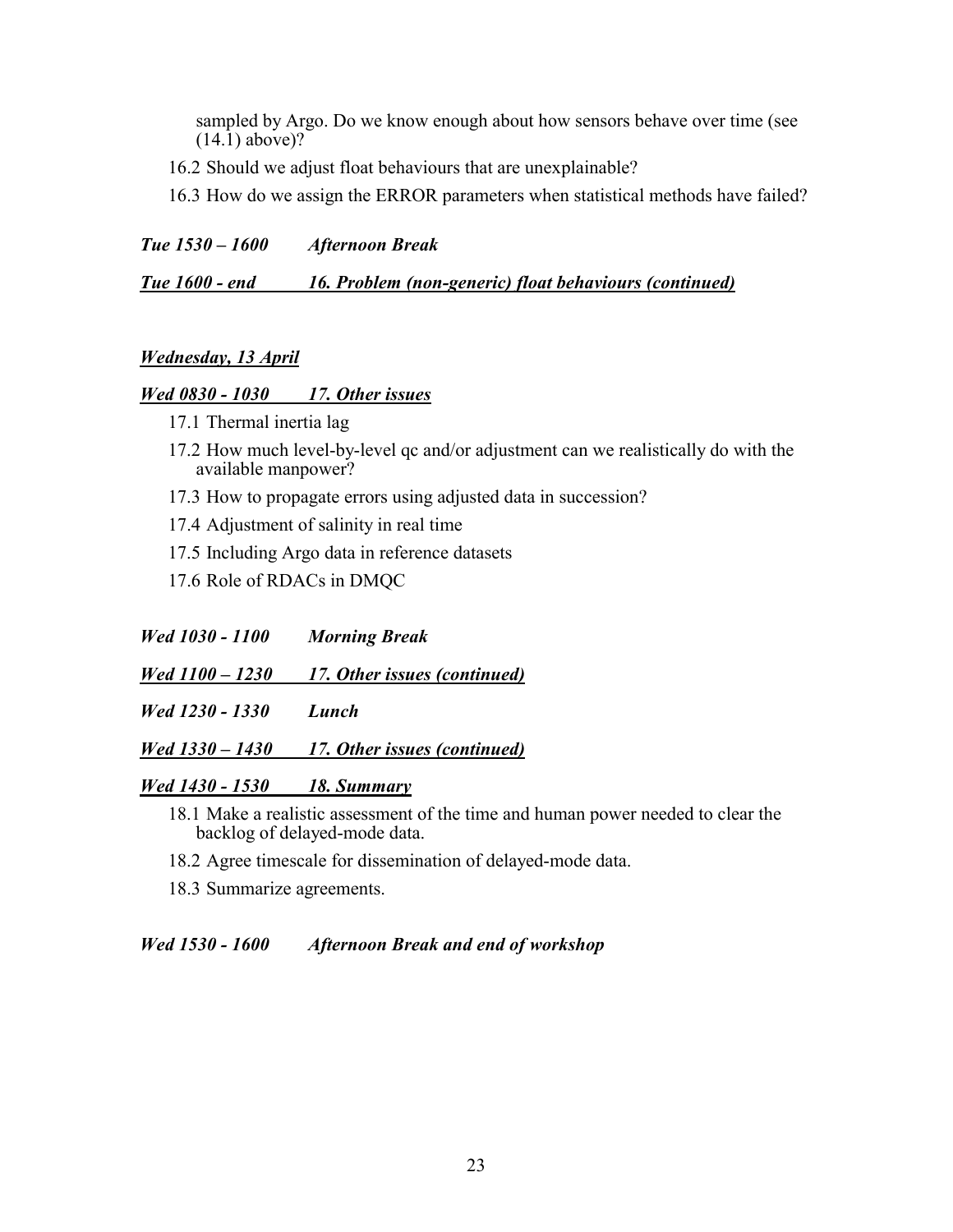# <span id="page-23-0"></span>**Annex 4 – First Argo DMQC Workshop action list**

ACTION 1: B. King and A. Wong to ask the ADMT (i) to improve the real-time density inversion test, with input from interested scientists; (ii) to instruct DACs to include information about the real-time qc test failures in the HISTORY section of the netCDF files; and (iii) to instruct DACs to arrange the multi-profile files in sequential manner according to cycle number.

ACTION 2: B. Owens and A. Wong to work on a unified software that combines the good features from both WJO and BS.

ACTION 3: B. Owens to explore objective methods for dividing float series into discrete segments and to make code available.

ACTION 4: A. Wong to prepare code to record details of sliding window and other computational parameters (e.g. mapping scales) into SCIENTIFIC\_CALIB\_COMMENT.

ACTION 5: B. King to refer question of PRES errors in APEX floats to the APEX Workshop, to be held at the University of Washington in September 2005. Also, B. King to request that APEX floats be modified to report surface pressure, if they don't already, and reset it to surface pressure.

ACTION 6: B. King to talk to Mark Ignaszewski to include some kind of basic content check for delayed-mode netCDF files in FNMOC's format check routines.

ACTION 7: Coriolis (i) to have ready by the next ADMT a proposal for managing and formatting reference datasets to include a unique data ID and metadata; and (ii) to host a central location to provide access of latest copies of reference datasets, such as SeHyd.

ACTION 8: A. Wong and/or B. King to communicate DMQC Workshop proposals to the RDACs at the next convenient venue.

ACTION 9: Coriolis and Meds to undertake hindcast studies to investigate the best and most practical way of applying salinity adjustment in real-time. These can be extrapolation using offset and drift rate from the last delayed-mode assessment. They will also conduct investigation of a threshold above which a float should go on the grey list. A proposal will be put forward in the next ADMT meeting to be discussed with real-time operators.

ACTION 10: ADMT co-chairs to write to DACs to ask them to consider how to implement salinity adjustment in real-time, so that it can be implemented soon after the next ADMT meeting if approved.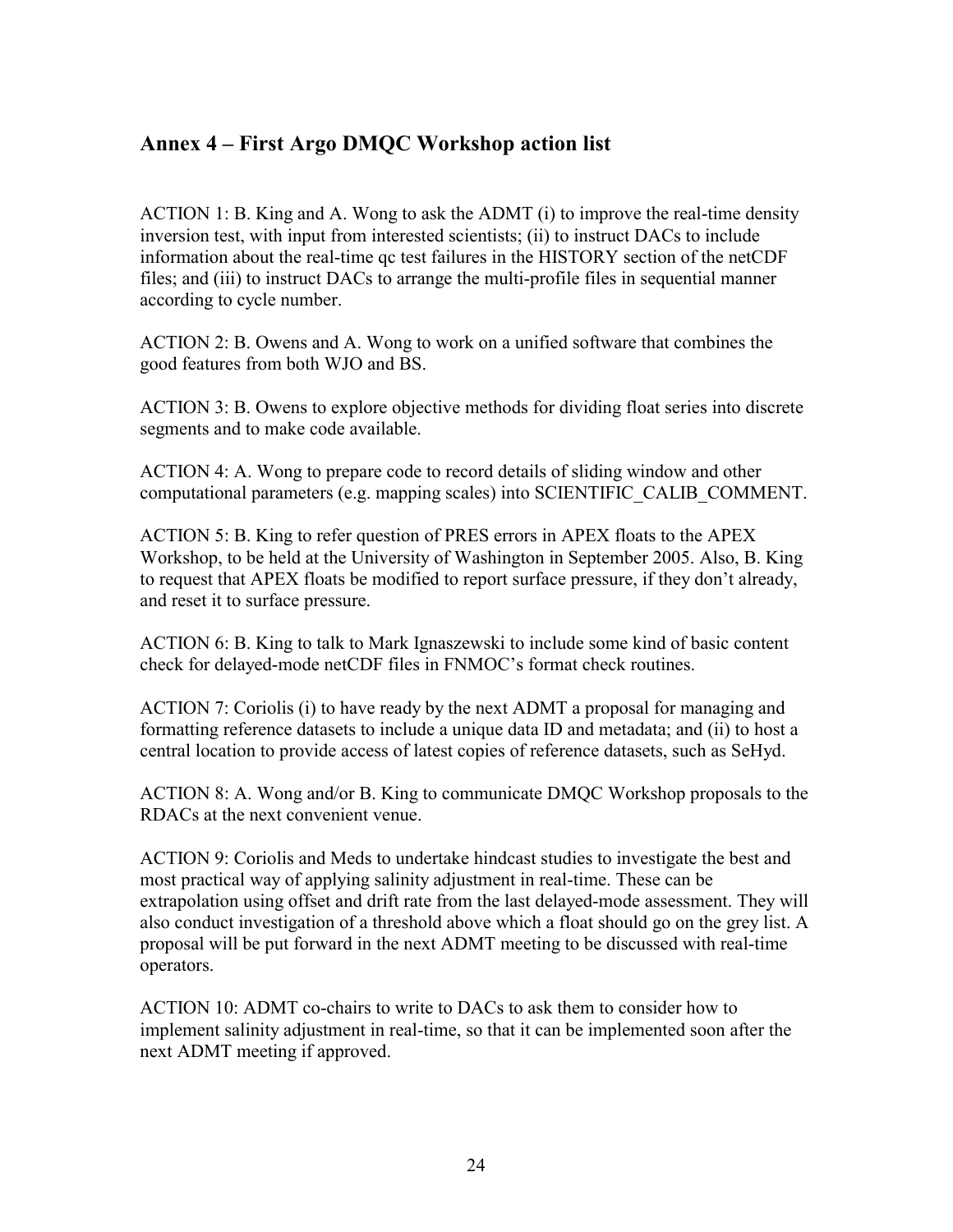ACTION 11: Delayed-mode operators and PIs agreed to review the salinity adjustments submitted so far, and prepare and submit new D files where necessary. Revised D files submitted before 1 January 2006 can be written with a single new HISTORY entry. After that date, HISTORY must be accumulated. The latest revision date will be recorded in CALIBRATION\_DATE and DATE\_UPDATE.

ACTION 12: A. Wong to revise the User Manual, the QC Manual and the Gould simple users guide to reflect latest agreed delayed-mode practice as well as to warn users that delayed-mode data are regularly updated. A section on float behaviour/failure modes is to be included in the QC Manual.

ACTION 13: B. King to ask GDACs to consider the issue of version control of data.

ACTION 14: A. Wong and B. King to prepare a short article for the next Argonautics about the conclusions of the workshop. They will draft a short statement to appear on the GDAC sites concerning the need for users to be alert to the version control issue.

ACTION 15: Experiments of inclusion of Argo data in delayed-mode salinity adjustment to be undertaken and reported to next ADMT and AST by S. Joseph and A. Wong for Arabian Sea; B. King for Southern Ocean; B. Klein for the Weddell Sea; V. Thierry for the North Atlantic.

ACTION 16: AST co-chairs to discuss/clarify with NODC which Argo profiles should be included in the next release of WOD.

ACTION 17: D. Roemmich to ask the AIC to compile statistics on the percentage of eligible profiles that have been submitted with DATA\_MODE =  $D'$ . Profiles older than 15 months are considered 'overdue'.

ACTION 18: AST to include the topic of variable-depth profiling on the agenda of the next AST meeting.

ACTION 19: B. King to ask AIC if they can easily produce a map showing distribution of floats with a variable-depth profiling strategy.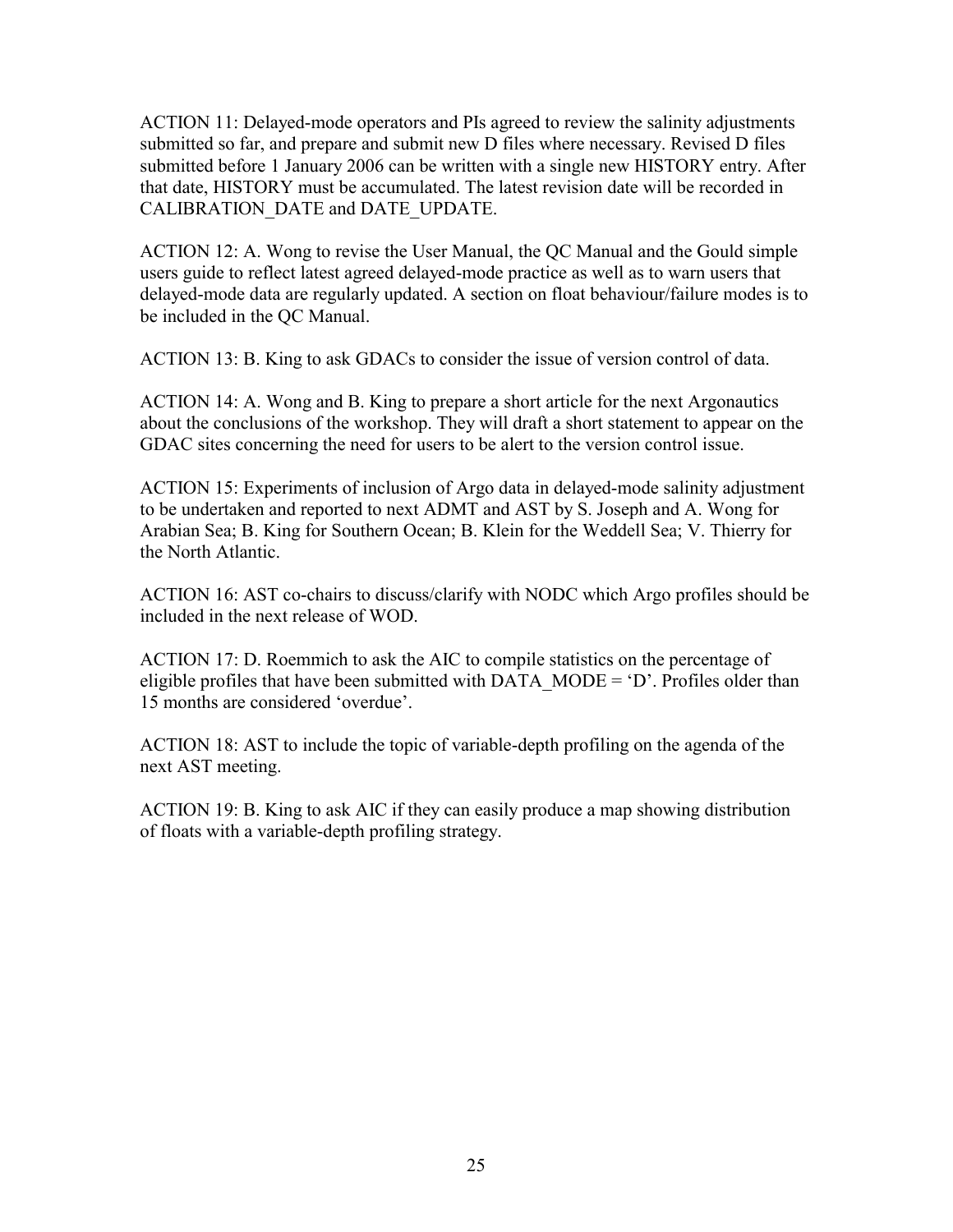<span id="page-25-0"></span>

|  | Annex 5 – Revised qc flag table as of 13 April 2005 |  |  |
|--|-----------------------------------------------------|--|--|
|--|-----------------------------------------------------|--|--|

| $\mathbf n$     | Meaning                                 | Real-time comment                                    | Delayed-mode comment           |
|-----------------|-----------------------------------------|------------------------------------------------------|--------------------------------|
| $\vert 0 \vert$ | No QC was performed No QC was performed |                                                      | No QC was performed            |
|                 | Good data                               | All Argo real-time QC tests                          | The adjusted value is          |
|                 |                                         | passed.                                              | statistically consistent and a |
|                 |                                         |                                                      | statistical error estimate is  |
|                 |                                         |                                                      | supplied.                      |
| $\overline{2}$  | Probably good data                      | Probably good data                                   | Probably good data             |
| l3              |                                         | Probably bad data that Test 15 or Test 16 failed and | An adjustment has been         |
|                 | are potentially                         | all other real-time QC tests                         | applied, but the value may     |
|                 | correctable                             | passed. These data are not to                        | still be bad.                  |
|                 |                                         | be used without scientific                           |                                |
|                 |                                         | correction.                                          |                                |
| 14              | Bad data                                | Data have failed one or more                         | Bad data. Not adjustable.      |
|                 |                                         | of the real-time QC tests,                           |                                |
|                 |                                         | excluding Test 15 and Test 16.                       |                                |
| 5               | Value changed                           | Value changed                                        | Value changed                  |
| 6               | Not used                                | Not used                                             | Not used                       |
| 7               | Not used                                | Not used                                             | Not used                       |
| 8               | Interpolated value                      | Interpolated value                                   | Interpolated value             |
| 9               | Missing value                           | Missing value                                        | Missing value                  |